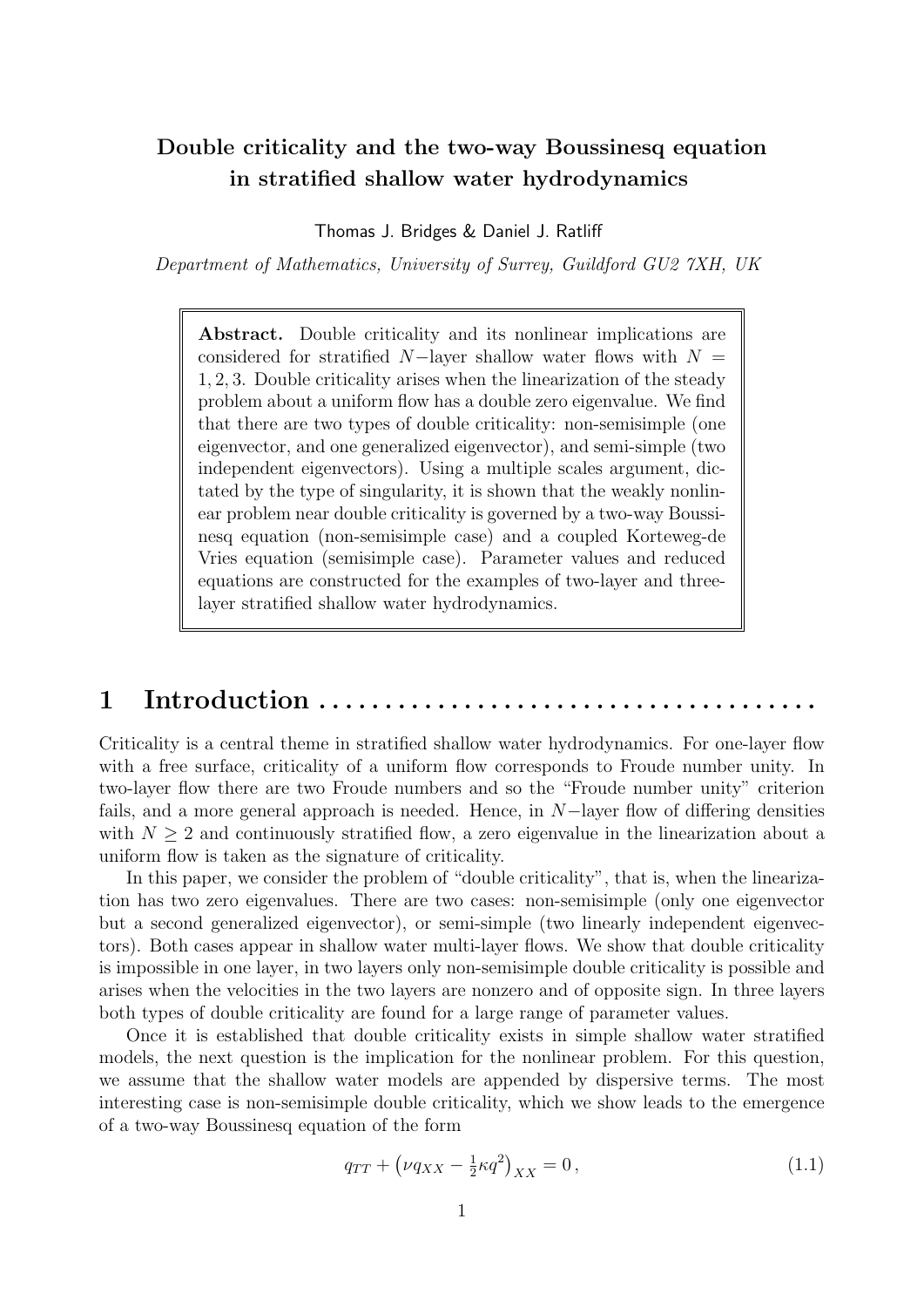where T, X are slow time and space variables to be defined. The origin of  $q(X,T)$ , and definitions of  $\kappa$  and  $\nu$  will emerge in the theory.

To focus on a class of systems, the starting point for the analysis in this paper is the general class of partial differential equations (PDEs)

<span id="page-1-0"></span>
$$
\mathbf{U}_t + \mathbf{F}(\mathbf{U})_x = \mathbf{D}\mathbf{U}_{xxx}, \quad \mathbf{U} \in \mathbb{R}^n, \tag{1.2}
$$

with  $\mathbf{F} : \mathbb{R}^n \to \mathbb{R}^n$ , the flux vector, a given smooth function, and **D** a given  $n \times n$  constant matrix. This class of PDEs includes shallow water models for multi-layered flows of differing density with weak dispersion, and examples are given in §§[5–](#page-8-0)[8.](#page-18-0) Well-posedness of the initialvalue problem for [\(1.2\)](#page-1-0) is not required for the reduction theory. Indeed, the dispersionless shallow water equations for two or more layers are not in general well posed [\[1,](#page-27-0) [4\]](#page-27-1).

Systems of the form [\(1.2\)](#page-1-0) have  $\mathbf{U} = \mathbf{U}_0$ , with  $\mathbf{U}_0 \in \mathbb{R}^n$  a constant vector, as an exact solution. These constant solutions represent *uniform flows* in shallow water hydrodynamics. The linearization of the flux vector about a constant state is the  $n \times n$  matrix  $DF(U_0)$ defined by

$$
\mathrm{D}\mathbf{F}(\mathbf{U}_0)\mathbf{V} := \frac{d}{ds}\mathbf{F}(\mathbf{U}_0 + s\mathbf{V})\Big|_{s=0}, \quad \forall \mathbf{V} \in \mathbb{R}^n.
$$
 (1.3)

Therefore, the linearization of  $(1.2)$  about  $U_0$  takes the form

$$
\mathbf{V}_t + \mathbf{DF}(\mathbf{U}_0)\mathbf{V}_x = \mathbf{DV}_{xxx}, \quad \mathbf{V} \in \mathbb{R}^n. \tag{1.4}
$$

The eigenvalues of the  $n \times n$  constant matrix  $DF(U_0)$  give the dispersionless characteristic speeds of the linearization. The characteristic polynomial of  $DF(U_0)$  is

$$
\Delta(\lambda) = \det[D\mathbf{F}(\mathbf{U}_0) - \lambda \mathbf{I}]. \tag{1.5}
$$

These characteristic speeds are relative to a fixed frame of reference. A basic state  $U_0$  is said to be critical when

<span id="page-1-1"></span>
$$
\Delta(0) = \det[DF(\mathbf{U}_0)] = 0 \text{ and } \Delta'(0) \neq 0, \qquad (1.6)
$$

that is, when one of the dispersionless characteristic speeds vanishes. The state  $U_0$  is said to be doubly critical when

<span id="page-1-2"></span>
$$
\Delta(0) = \Delta'(0) = 0 \quad \text{and} \quad \Delta''(0) \neq 0, \tag{1.7}
$$

that is, when two of the dispersionless characteristic speeds vanish. A principal aim of this paper is to show how singularities of the flux vector, arising due to coalescence of zero eigenvalues, drive the reduction to weakly nonlinear model equations. Hence the precise form of the dispersion in [\(1.2\)](#page-1-0) is of secondary importance although it is important that dispersion is included.

Using a multiple scales argument, with the scaling dictated by the singularity in the flux vector, the weakly nonlinear problem can be reduced to model equations: criticality [\(1.6\)](#page-1-1) reduces [\(1.2\)](#page-1-0) to the Korteweg-de Vries (KdV) equation, double criticality reduces [\(1.2\)](#page-1-0) to either the two-way Boussinesq equation (non-semisimple case) or to coupled KdV equations (semisimple case). These reductions are summarized in Table [1.](#page-2-0)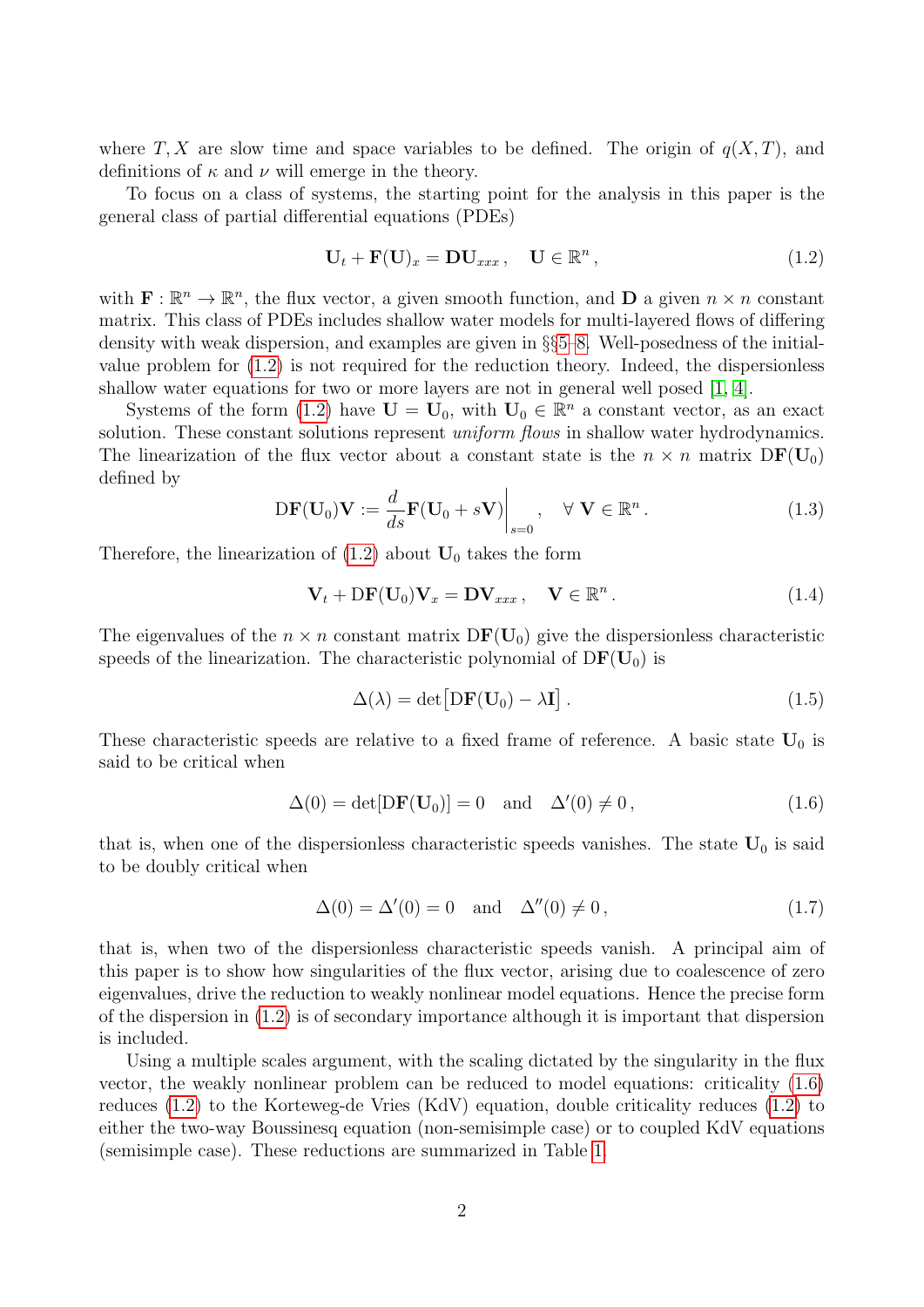| $#$ zero<br>Eigenvalues              | dim<br>Ker(DF) | modulation<br>equation                                                                               |                                   | X |
|--------------------------------------|----------------|------------------------------------------------------------------------------------------------------|-----------------------------------|---|
| 1: $\Delta(0) = 0$                   |                | $q_T + \kappa q q_X + \nu q_{XXX} = 0$                                                               | $\varepsilon^3 t$ $\varepsilon x$ |   |
| 2: $\Delta(0) = 0$<br>$\Delta'(0)=0$ |                | $q_{TT} - (\kappa qq_X - \nu q_{XX})_{XX} = 0 \quad \varepsilon^2 t \quad \varepsilon x$             |                                   |   |
| 2: $\Delta(0) = 0$<br>$\Delta'(0)=0$ | 2              | $\mathbf{q}_T + \mathcal{K}(\mathbf{q})_X + \mathcal{V} \mathbf{q}_{XXX} = 0$<br>${\bf q}=(q_1,q_2)$ | $\varepsilon^3 t$ $\varepsilon x$ |   |

<span id="page-2-0"></span>Table 1: Criticality and emergent modulation equations

In Table [1](#page-2-0) the terms in the coupled KdV equations are

$$
\mathcal{K}(\mathbf{q}) = \frac{1}{2} \begin{pmatrix} \mathcal{K}_{11}^1 q_1^2 + 2\mathcal{K}_{12}^1 q_1 q_2 + \mathcal{K}_{22}^1 q_2^2 \\ \mathcal{K}_{11}^2 q_1^2 + 2\mathcal{K}_{12}^2 q_1 q_2 + \mathcal{K}_{22}^2 q_2^2 \end{pmatrix} \text{ and } \mathcal{V} = \begin{bmatrix} \nu_{11} & \nu_{12} \\ \nu_{21} & \nu_{22} \end{bmatrix}
$$

.

The coefficients  $\kappa, \nu$  and the coefficients in  $\mathcal{K}, \mathcal{V}$  appearing in Table [1](#page-2-0) emerge from the reduction theory and are defined in terms of derivatives of the flux vector and a projection of the dispersion matrix.

The closest theory to double criticality in the literature is the theory of GRIMSHAW [\[17\]](#page-28-0) for resonance. Grimshaw's theory considers resonance between two modes with the same (zero or nonzero) characteristic speeds and their unfolding, distinguishing two cases ("kissing" configuration and "bubbling" configuration) which correspond to the non-semisimple and semisimple cases in this paper and he shows that either the Boussinesq equation or coupled KdV arises in the weakly nonlinear problem. The principal new features in this paper are firstly the connection with the concept of criticality in fluid mechanics; secondly, the emphasis on systems of the form [\(1.2\)](#page-1-0) where resonance and nonlinearity are both expressed in terms of properties of the flux vector; and thirdly a multiple scales reduction is used which confirms the formal asymptotic validity.

For the full Euler equations, a two-way Boussinesq equation has been derived by Hick-ERNELL  $[22, 23]$  $[22, 23]$  for inviscid stratified shear flow. The basic state is a parallel flow rather than a uniform flow. Although neither resonance nor criticality is emphasized, it appears to be implicit in the derivation that a double non-semisimple zero eigenvalue appears in the linearization about the parallel flow. In the second paper [\[23\]](#page-29-1) a study of the two-way Boussinesq equation and its implications are studied. In HELFRICH  $&$  PEDLOSKY [\[21\]](#page-29-2) a two-way Boussinesq equation is derived for a two-layer version of the quasi-geostrophic potential vorticity equation on the  $\beta$ -plane. They explicitly state that the Boussinesq equation arises due to the coalescence of two modes (see equation (2.18) in [\[21\]](#page-29-2)), and it is implicit that the double root is non-semisimple. The two-way Boussinesq equation is given in equation (2.27) in [\[21\]](#page-29-2). This theory is extended to the case of a two-way Boussinesq equation with non-constant coefficients in [\[25\]](#page-29-3). Similarly, MITSUDERA [\[29\]](#page-29-4) works with the quasi-geostrophic potential vorticity equation and studies the linearization about parallel flow and cites resonance as the starting point for the derivation of both a coupled KdV equation (equation (2.16) and (2.25) in [\[29\]](#page-29-4)) and a two-way Boussinesq equation (equation (4.3a) in [\[29\]](#page-29-4)). Another setting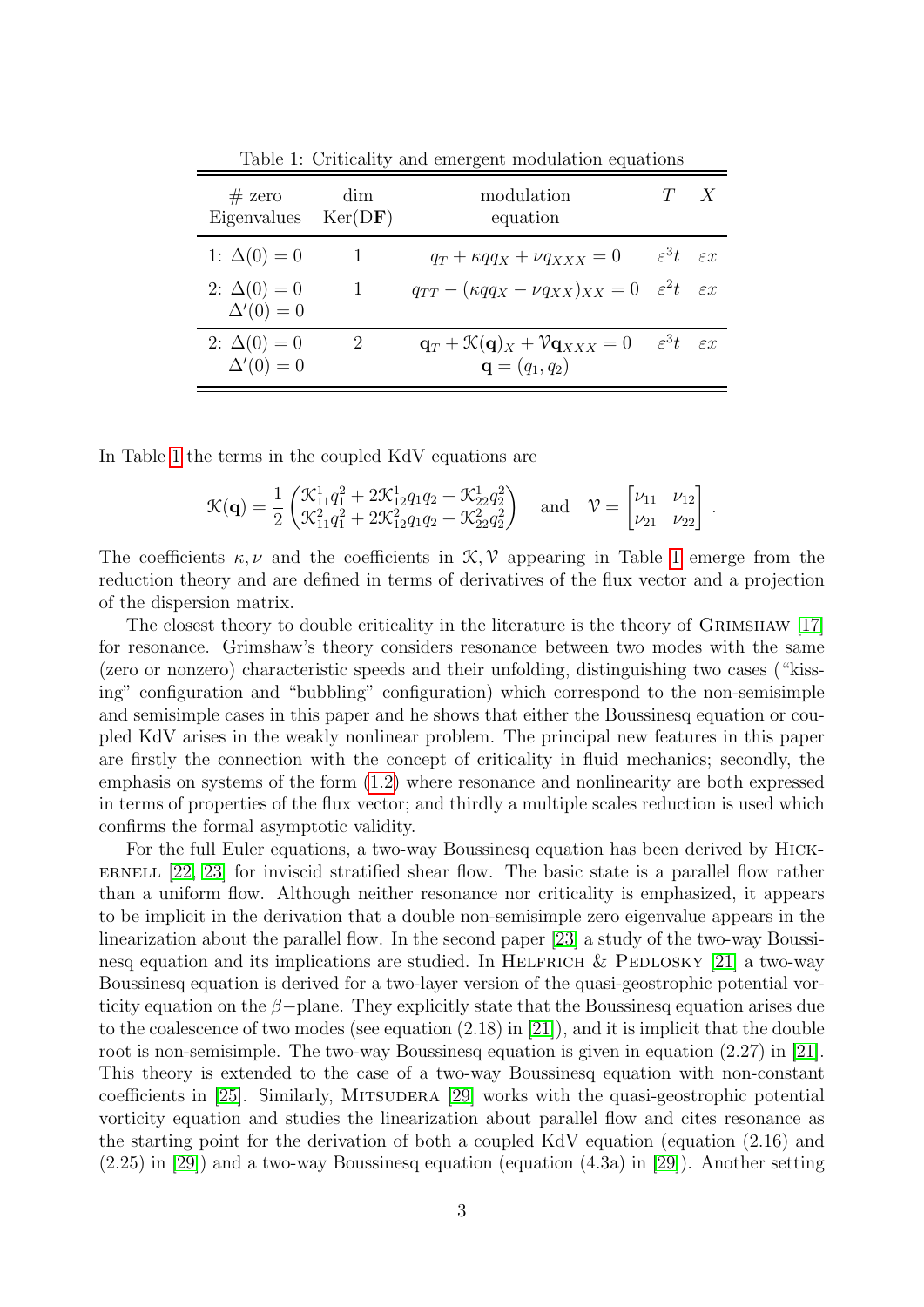where the two-way Boussinesq equation arises is in the weakly nonlinear problem when two characteristics coalesce in Whitham modulation theory [\[31\]](#page-29-5).

The coupled KdV equation was first derived in the the fluid mechanics literature by Gear & GRIMSHAW  $[16]$ . It has since been found in a wide range of examples in stratified shear flow and stratified shallow water flow [\[19,](#page-28-2) [20,](#page-28-3) [28\]](#page-29-6). A recent review is given in [\[18\]](#page-28-4). The new features of this paper are firstly the connection between coupled KdV and criticality in fluid mechanics, secondly how the flux vector is used to define criticality and how its curvature generates the nonlinearity in the coupled KdV equation, and thirdly, an asymptotically valid multiple scales expansion is used in the reduction from [\(1.2\)](#page-1-0) to the coupled KdV system.

The advantage of reduction of the full system, whether it be the Euler equations or the system [\(1.2\)](#page-1-0), is that model equations like the two-way Boussinesq equation and the coupled KdV equation are easier to analyze and in this case both systems have a wide range of interesting solutions which give a clue to related, and possibly more complicated, solutions in the full system.

The strategy for showing the reduction from  $(1.2)$  to one of the model equations in Table [1](#page-2-0) is to introduce an assumption about the form of the solution (ansatz) and then show it is satisfies [\(1.2\)](#page-1-0) exactly up to some power of  $\varepsilon$ , where  $\varepsilon$  is a measure of the distance in parameter space from criticality. The reduction theory for the non-semisimple case is given in §[4](#page-6-0) and the reduction for the semisimple case is given in §[7.](#page-16-0) The reduced equations are formally asymptotically valid, in the sense that the neglected terms vanish in the limit  $\varepsilon \to 0$ , but the question of convergence of the series in  $\varepsilon$  or validity of the reduction are not considered. However, in the case where  $U_{xxx}$  is replaced by  $U_{xx}$  in [\(1.2\)](#page-1-0) the reduced equation in the semisimple case changes from KdV to Burgers, and a proof of validity and convergence in this case is given in [\[11\]](#page-28-5).

The paper applies the theory to three examples: the one-layer, two-layer, and three-layer shallow water equations with a free surface. In one layer, criticality generates the KdV equation only. We find that it is impossible to reduce the one-layer shallow water equations to the 2-way Boussinesq equation, which contradicts longstanding results in the literature. However, we provide arguments from several viewpoints supporting this conclusion. In twolayer shallow water flow with a free surface, double criticality occurs and the reduction to [\(1.1\)](#page-0-0) is derived in §[6.](#page-11-0) The case of three layers has both types of double criticality, and the parameter values and reduced equations are derived in §[8.](#page-18-0)

### <span id="page-3-0"></span>2 Criticality and the flux vector

Consider the linearization of the flux vector  $\bf{F}$  about a family of constant states,  $\bf{U}_0$ , and suppose that the state  $U_0$  is *critical*, that is, it satisfies [\(1.6\)](#page-1-1). For simplicity the same symbol  $U_0$  will be used for both the general constant state and the critical state (or doubly critical state) and which is intended will be clear from the context.

Associated with the simple zero eigenvalue at criticality are real right and left eigenvectors

$$
DF(\mathbf{U}_0)\boldsymbol{\xi}_1 = 0 \text{ and } \boldsymbol{\eta}_1^T DF(\mathbf{U}_0) = 0 \text{ with } \langle \boldsymbol{\eta}_1, \boldsymbol{\xi}_1 \rangle = 1, \tag{2.1}
$$

where here and throughout

$$
\langle \mathbf{u}, \mathbf{v} \rangle = \mathbf{u}^T \mathbf{v}, \quad \mathbf{u}, \mathbf{v} \in \mathbb{R}^n, \tag{2.2}
$$

is the standard inner product on  $\mathbb{R}^n$ .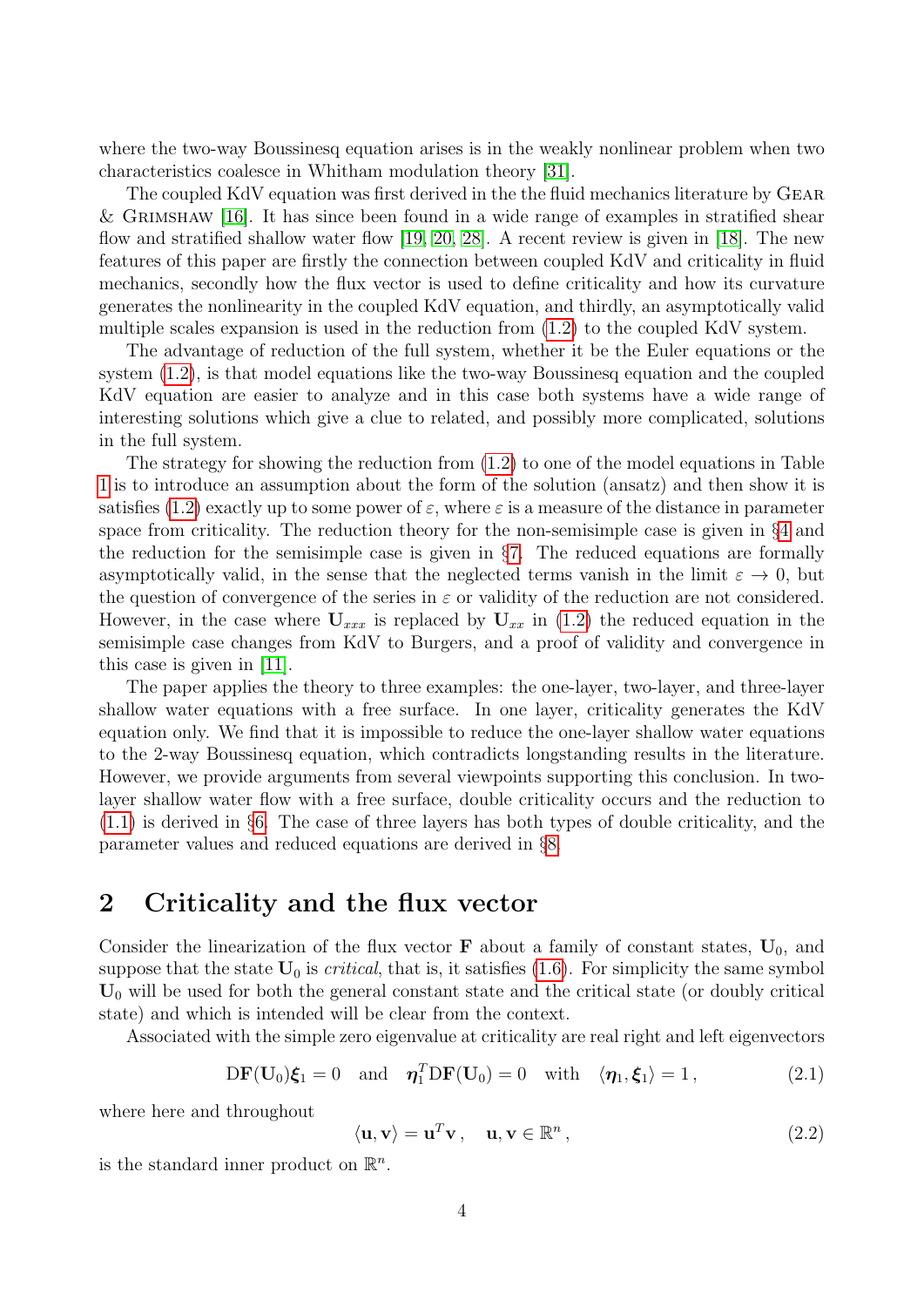Of interest in this paper is the case where the algebraic multiplicity of the eigenvalue zero is two, called "double criticality", occurring when the characteristic polynomial satisfies [\(1.7\)](#page-1-2). A double zero eigenvalue has two cases: geometric multiplicity one or two. When the geometric multiplicity is one (the kernel of  $DF(U_0)$ ) has dimension one) a generalised eigenvector is needed,

<span id="page-4-1"></span>
$$
DF(\mathbf{U}_0)\boldsymbol{\xi}_1 = 0 \quad \text{and} \quad DF(\mathbf{U}_0)\boldsymbol{\xi}_2 = \boldsymbol{\xi}_1, \tag{2.3}
$$

with left eigenvectors

$$
\eta_2^T \mathbf{D} \mathbf{F}(\mathbf{U}_0) = 0 \quad \text{and} \quad \eta_1^T \mathbf{D} \mathbf{F}(\mathbf{U}_0) = \eta_2^T. \tag{2.4}
$$

The eigenvectors are numbered so that the natural normalization is in effect,

<span id="page-4-0"></span>
$$
\langle \eta_i, \xi_j \rangle = \delta_{ij}, \quad i, j = 1, 2, \tag{2.5}
$$

where  $\delta_{ij}$  is the Kronecker delta. There are some subtleties with this normalization and the theory is recorded in Appendix [A.](#page-25-0) In the case of double criticality with geometric multiplicity two there are two independent eigenvectors

$$
DF(\mathbf{U}_0)\boldsymbol{\xi}_j = 0 \quad \text{and} \quad \boldsymbol{\eta}_j^T DF(\mathbf{U}_0) = 0 \,, \quad j = 1, 2 \,, \tag{2.6}
$$

with the normalization  $(2.5)$ .

The theory is also valid if  $U_0$  is near a critical value. To be precise, let  $U_0(\alpha)$  where  $\alpha$ can be interpreted as one of the components of  $U_0$ , and re-phrase the condition [\(1.6\)](#page-1-1) as

$$
\det[DF(\mathbf{U}_0(\alpha))] \bigg|_{\alpha=0} = 0. \tag{2.7}
$$

Then expand DF in a Taylor series in  $\alpha$ 

<span id="page-4-2"></span>
$$
DF(\mathbf{U}_0(\alpha)) = DF(\mathbf{U}_0(0)) + \alpha \mathbf{B} + \cdots,
$$
\n(2.8)

with  $\mathbf{B} = \partial_{\alpha} DF(\mathbf{U}_0(\alpha))$  $\Bigg|_{\alpha=0}$ . Then it will be clear in the theory that by taking  $\alpha = \alpha_0 \varepsilon^p$ for some  $p$  then the theory will still go though, and will generate an unfolding term in the reduced equations. An example of this construction is given in §[4.1.](#page-8-1)

In principle, one could carry the theory of multiple criticality to zeros of  $\Delta(\lambda)$  of any order. However, each additional zero eigenvalue requires variation of additional parameters. Simple criticality arises from the variation of one parameter in the family of basic states, double criticality with one eigenvector requires varying two parameters, and double criticality with two eigenvectors requires varying three parameters. Hence these three cases will be the most common, with higher order criticality requiring at least four parameters.

# 3 From Center-manifold theory to the reduction of PDEs with dispersion

The reduction strategy here is a generalization of the center-manifold reduction in dynamical systems. Center-manifold theory [\[12\]](#page-28-6) is used to reduce nonlinear ordinary differential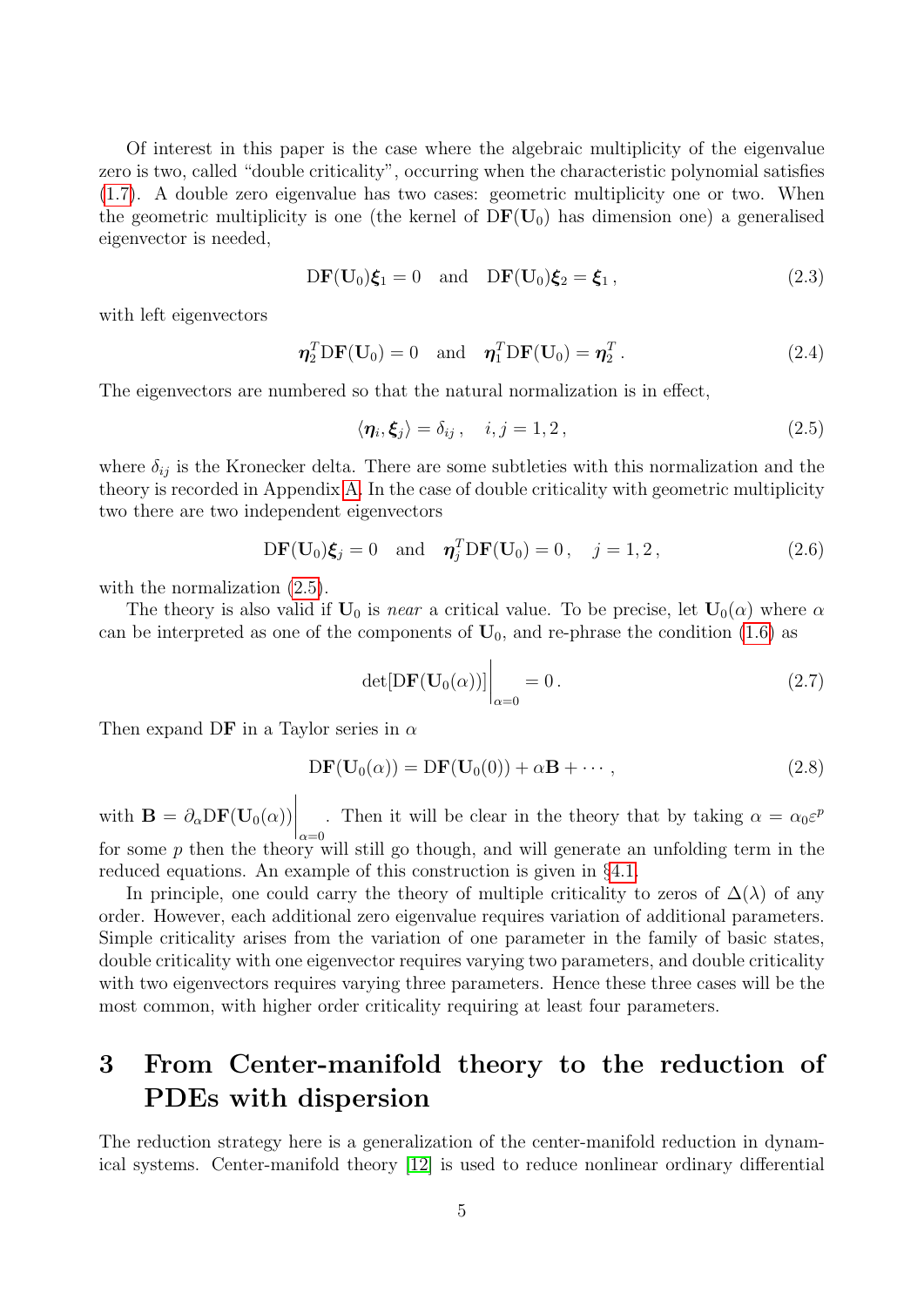equations (ODEs) to simpler ODEs when the linearization about an equilibrium is singular. Starting with a system of nonlinear ODEs,

<span id="page-5-1"></span>
$$
\mathbf{U}_t + \mathbf{F}(\mathbf{U}) = 0, \tag{3.1}
$$

and an equilibrium solution  $U_0 \in \mathbb{R}^n$ , satisfying  $F(U_0) = 0$ , suppose that at some value of  $U_0$  the linearization of **F** about  $U_0$  is singular. Write  $U_0(\alpha)$ , where  $\alpha$  is a scalar and can be interpreted as one of the components of  $U_0$ , and suppose that

$$
\det[D\mathbf{F}(\mathbf{U}_0(\alpha))] = 0 \quad \text{at} \quad \alpha = 0,
$$

and the eigenvalue is simple with right  $\xi$  and left  $\eta$  eigenvectors. The strategy in center manifold theory is to split  $\mathbb{R}^n$  into the kernel of  $DF(\mathbf{U}_0(0))$  and its complement in  $\mathbb{R}^n$  and then assume a solution of the form

<span id="page-5-0"></span>
$$
U(t) = \mathbf{U}_0 + \varepsilon q(T)\boldsymbol{\xi} + \varepsilon^2 \mathbf{W}(T, \varepsilon), \quad \text{with} \quad \langle \boldsymbol{\eta}, \mathbf{W} \rangle = 0, \tag{3.2}
$$

and  $T = \varepsilon t$ . Substitution of the form of the solution [\(3.2\)](#page-5-0) into [\(3.1\)](#page-5-1) and expanding  $\mathbf{F}(\mathbf{U})$  in a Taylor series gives

$$
\varepsilon^2 q_T \boldsymbol{\xi} + \varepsilon^3 \mathbf{W}_T + \varepsilon q \mathbf{D} \mathbf{F}(\mathbf{U}_0(0)) \boldsymbol{\xi} + \varepsilon \alpha q \mathbf{B} \boldsymbol{\xi} + \varepsilon^2 \mathbf{D} \mathbf{F}(\mathbf{U}_0(0)) \mathbf{W} + \frac{1}{2} \varepsilon^2 q^2 \mathbf{D}^2 \mathbf{F}(\mathbf{U}_0(0)) (\boldsymbol{\xi}, \boldsymbol{\xi}) + \cdots,
$$

with  $\mathbf{B} = \partial_{\alpha} \mathbf{D} \mathbf{F}(\mathbf{U}_{0}(\alpha))\big|_{\alpha=0}$ . Taking the inner product with  $\eta$ , and imposing the normalization  $\langle \eta, \xi \rangle = 1$ , letting  $\alpha = \alpha_0 \varepsilon$ , and dividing by  $\varepsilon^2$ ,

<span id="page-5-2"></span>
$$
q_T + \mu q + \frac{1}{2}\kappa q^2 + \dots = 0, \tag{3.3}
$$

with

$$
\mu = \alpha_0 \langle \eta, B\xi \rangle
$$
 and  $\kappa = \langle \eta, D^2 \mathbf{F}(\mathbf{U}_0(0))(\xi, \xi) \rangle$ .

Neglecting the higher order terms, the normal form [\(3.3\)](#page-5-2) is the standard normal form for the saddle-node bifurcation [\[12\]](#page-28-6). Its solutions then give information about the nonlinear behaviour in a neighborhood of the equilibrium solution  $U_0(0)$ .

Now suppose that [\(3.1\)](#page-5-1) is replaced by the left-hand side of [\(1.2\)](#page-1-0),  $U_t + (F(U))_x = 0$ , and change the scaling to  $T = \varepsilon^3 t$ , and  $q \sim \varepsilon^2$ , then the reduced equation [\(3.3\)](#page-5-2) is modified to

<span id="page-5-3"></span>
$$
q_T + \mu q_X + \kappa q q_X + \dots = 0. \tag{3.4}
$$

Now add in the dispersion term  $DU_{xxx}$  to the governing equation. Since it is linear it just generates an additional term in [\(3.4\)](#page-5-3) giving,

$$
q_T + \mu q_X + \kappa q q_X - \nu q_{XXX} + \dots = 0, \qquad (3.5)
$$

where  $\nu = \langle \eta, D\xi \rangle$ . Neglecting the higher order terms then results in the KdV equation. It is this strategy, that has its origins in the center-manifold reduction, which will for the basis of the reduction theory here.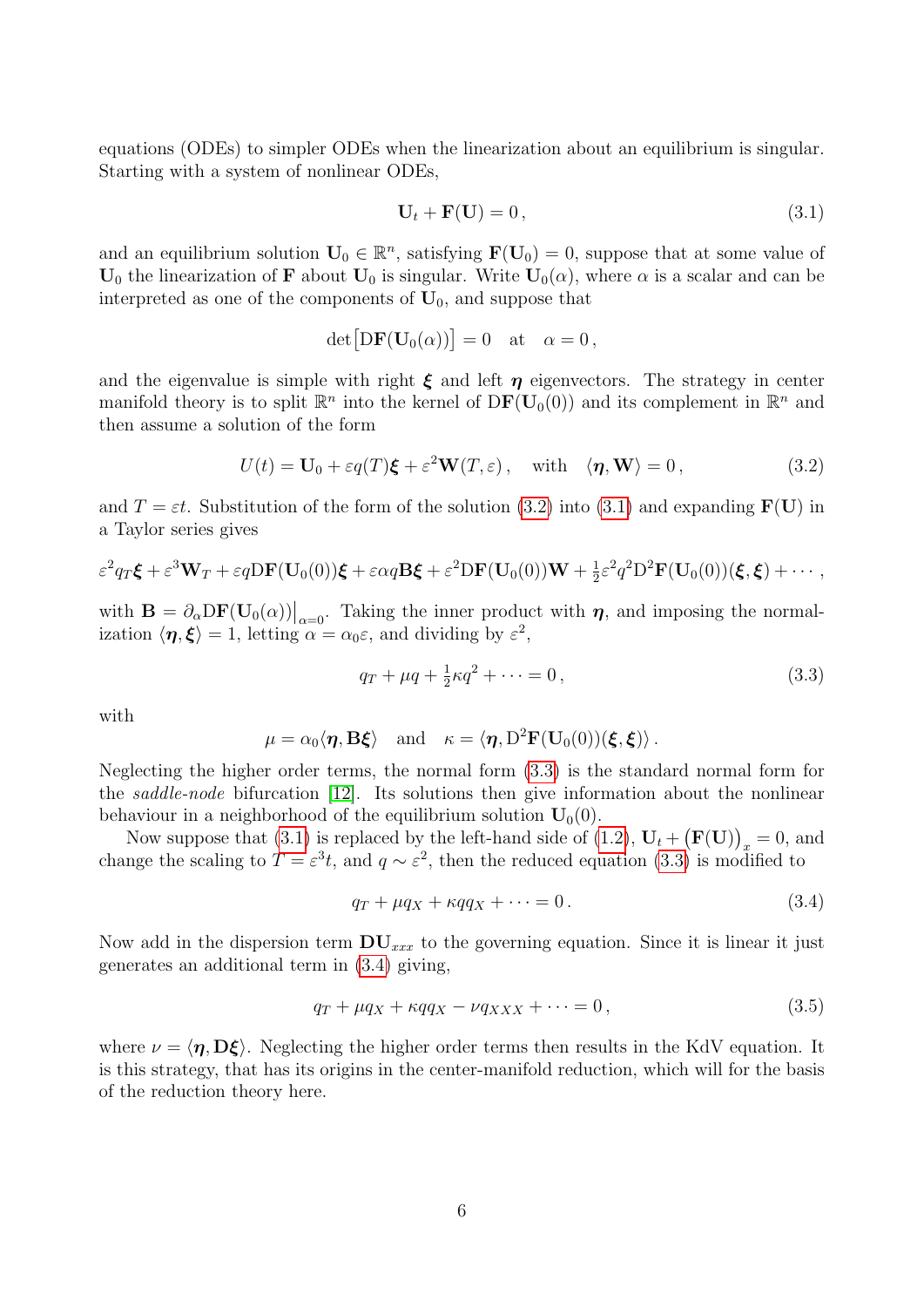## <span id="page-6-0"></span>4 Double criticality and the 2-way Boussinesq equation

In this section the implications of nonlinearity on double criticality are considered for the case when the geometric multiplicity is one. With the appropriate scaling and an assumption about the form of the unknown solution (an ansatz) it is shown that the model in the weakly nonlinear problem is the two-way Boussinesq equation. The semisimple case requires a different scaling and solution ansatz and is considered in §[7.](#page-16-0)

Starting with the general class of PDEs  $(1.2)$ , suppose there exists a uniform flow  $U_0$ that is doubly critical [\(1.7\)](#page-1-2) with one geometric eigenvector [\(2.3\)](#page-4-1). Introduce the slow time and space scales

<span id="page-6-1"></span>
$$
T = \varepsilon^2 t, \quad X = \varepsilon x, \tag{4.1}
$$

.

and consider the following ansatz for  $U(x, t)$ ,

<span id="page-6-3"></span>
$$
\mathbf{U}(x,t) = \mathbf{U}_0 + \varepsilon^2 q(X,T,\varepsilon)\boldsymbol{\xi}_1 + \varepsilon^3 p(X,T,\varepsilon)\boldsymbol{\xi}_2 + \varepsilon^4 \mathbf{W}(X,T,\varepsilon)\,,\tag{4.2}
$$

with the conditions

<span id="page-6-2"></span>
$$
\langle \eta_j, \mathbf{W}(X,T,\varepsilon) \rangle = 0 \quad \text{for all } X,T,\varepsilon \,, \quad \text{and} \quad j = 1,2 \,. \tag{4.3}
$$

The key steps that make this ansatz effective are the scaling of the independent [\(4.1\)](#page-6-1) and dependent variables  $(q \sim \varepsilon^2, p \sim \varepsilon^3, \mathbf{W} \sim \varepsilon^4)$ , the importance of including the generalized eigenvector  $\xi_2$  in the ansatz, and requiring W to be orthogonal [\(4.3\)](#page-6-2) to the generalized kernel of  $DF(U_0)$ .

Substitute the ansatz [\(4.2\)](#page-6-3) into [\(1.2\)](#page-1-0) and then evaluate term by term in powers of  $\varepsilon$ . The terms in [\(1.2\)](#page-1-0) are

<span id="page-6-6"></span>
$$
\mathbf{U}_{t} = \varepsilon^{4} q_{T} \boldsymbol{\xi}_{1} + \varepsilon^{5} p_{T} \boldsymbol{\xi}_{2} + \varepsilon^{6} \mathbf{W}_{T},
$$
\n
$$
\mathbf{F}(\mathbf{U})_{x} = \varepsilon^{4} p_{X} \boldsymbol{\xi}_{1} + \varepsilon^{5} \mathbf{D} \mathbf{F}(\mathbf{U}_{0}) \mathbf{W}_{X}
$$
\n
$$
+ \frac{1}{2} \varepsilon^{5} \mathbf{D}^{2} \mathbf{F}(\mathbf{U}_{0}) (q \boldsymbol{\xi}_{1} + \varepsilon p \boldsymbol{\xi}_{2} + \varepsilon^{2} \mathbf{W}, q \boldsymbol{\xi}_{1} + \varepsilon p \boldsymbol{\xi}_{2} + \varepsilon^{2} \mathbf{W})_{X} + \cdots
$$
\n
$$
\mathbf{D} \mathbf{U}_{xxx} = \varepsilon^{5} q_{XXX} \mathbf{D} \boldsymbol{\xi}_{1} + \varepsilon^{6} p_{XXX} \mathbf{D} \boldsymbol{\xi}_{2} + \varepsilon^{7} \mathbf{D} \mathbf{W}_{XXX},
$$
\n(4.4)

where

$$
D^{2}\mathbf{F}(\mathbf{U}_{0})(\mathbf{V},\mathbf{W}) := \frac{\partial^{2}}{\partial s_{1}\partial s_{2}}\mathbf{F}(\mathbf{U}_{0} + s_{1}\mathbf{V} + s_{2}\mathbf{W})\Big|_{s_{1}=s_{2}=0}
$$

Substitute the  $\varepsilon$  series for each term into [\(1.2\)](#page-1-0) and split the equation into three parts in the directions  $\xi_1, \xi_2$ , and the complement. Let P represent the projection onto the complement of span $\{\xi_1, \xi_2\}$ . The three components of the splitting are then

<span id="page-6-4"></span>
$$
\varepsilon^4 q_T + \varepsilon^4 p_X = \varepsilon^5 \mathbf{R}_1
$$
  
\n
$$
\varepsilon^5 p_T + \varepsilon^5 \kappa q q_X = \varepsilon^5 \nu q_{XXX} + \varepsilon^6 \mathbf{R}_2
$$
  
\n
$$
\varepsilon^6 \mathbf{W}_T + \varepsilon^5 \mathbf{PDF}(\mathbf{U}_0) \mathbf{W}_X + \varepsilon^5 \mathbf{P} \mathbf{D}^2 \mathbf{F}(\mathbf{U}_0) (\boldsymbol{\xi}_1, \boldsymbol{\xi}_1) q q_X = \varepsilon^5 q_{XXX} \mathbf{P} \mathbf{D} \boldsymbol{\xi}_1 + \varepsilon^6 \mathbf{R}_3,
$$
\n(4.5)

where

<span id="page-6-5"></span>
$$
\kappa = \langle \eta_2, D^2 \mathbf{F}(\mathbf{U}_0)(\boldsymbol{\xi}_1, \boldsymbol{\xi}_1) \rangle \text{ and } \nu = \langle \eta_2, \mathbf{D} \boldsymbol{\xi}_1 \rangle,
$$
\n(4.6)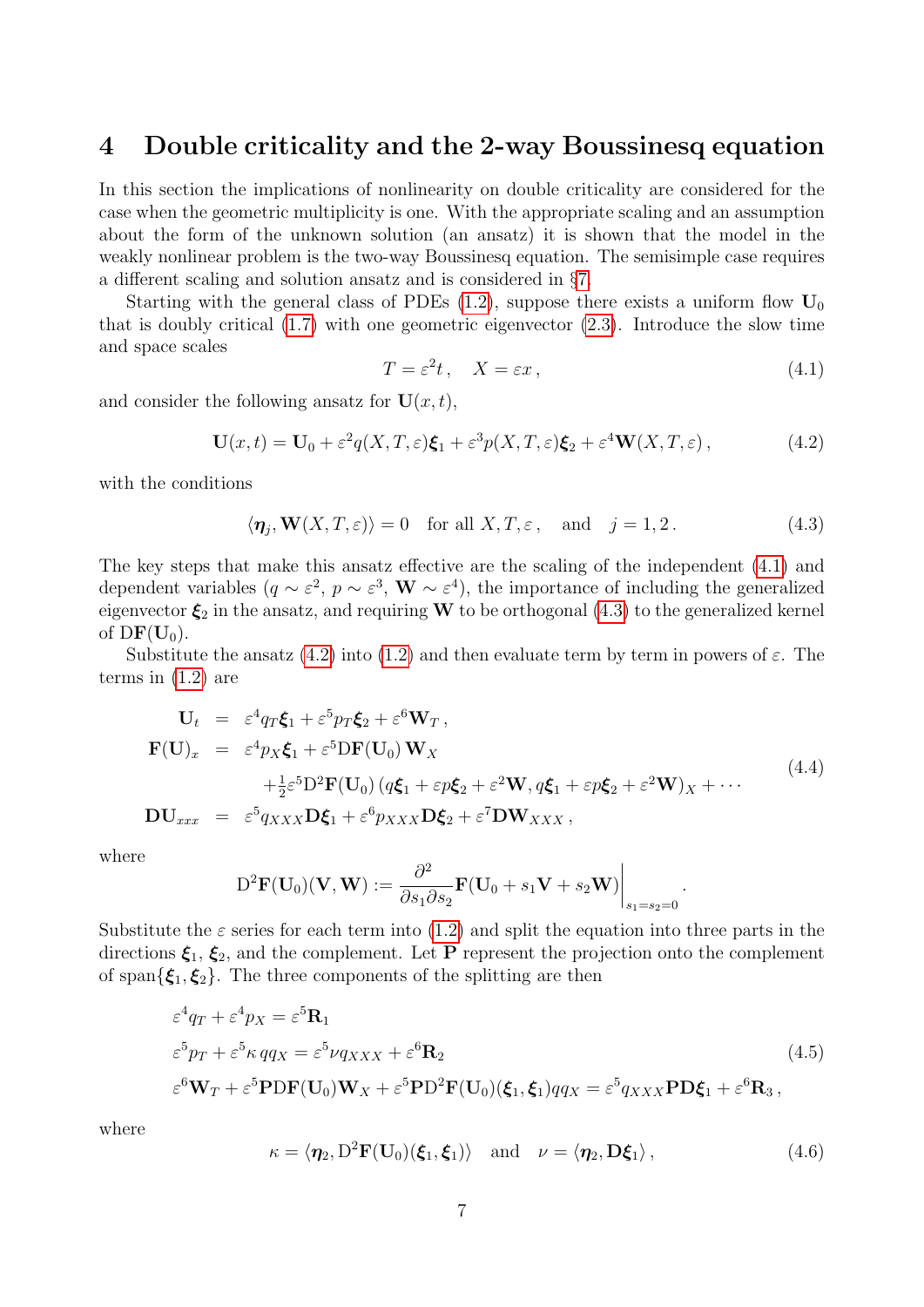and  $\mathbf{R}_j$ ,  $j = 1, 2, 3$ , are remainder terms for which explicit expressions can be written down but are not needed. In the first two equations in [\(4.5\)](#page-6-4) the remainder term is of higher order. Therefore dividing the first equation in [\(4.5\)](#page-6-4) by  $\varepsilon^4$ , and the second equations by  $\varepsilon^5$ , reduces them to

<span id="page-7-0"></span>
$$
q_T + p_X = \varepsilon \mathbf{R}_1
$$
  

$$
p_T + \kappa q q_X = \nu q_{XXX} + \varepsilon \mathbf{R}_2.
$$
 (4.7)

Now, let  $\hat{\mathbf{R}}_3 = \mathbf{R}_3 - \mathbf{W}_T$ , then the third equation in [\(4.5\)](#page-6-4), after dividing by  $\varepsilon^5$ , reduces to

<span id="page-7-1"></span>
$$
\frac{d}{dX}\bigg[\mathbf{PDF}(\mathbf{U}_0)\mathbf{W} + \frac{1}{2}\mathbf{PD}^2\mathbf{F}(\mathbf{U}_0)(\boldsymbol{\xi}_1, \boldsymbol{\xi}_1)q^2 - q_{XX}\mathbf{PD}\boldsymbol{\xi}_1\bigg] = \varepsilon\widehat{\mathbf{R}}_3.
$$
\n(4.8)

In this latter equation, the linear operator  $PDF(U_0)$  is invertible since P is the projection onto the complement of the kernel of  $DF(U_0)$ . Hence it is solvable for  $W(X, T, \varepsilon)$  as a power series in  $\varepsilon$ . Indeed, all three equations [\(4.7\)](#page-7-0) and [\(4.8\)](#page-7-1) can be solved order by order in  $\varepsilon$ . Expand the functions q, p, and W in a Taylor series in  $\varepsilon$ 

$$
q(X, T, \varepsilon) = q_0(X, T) + \varepsilon q_1(X, T) + \mathcal{O}(\varepsilon^2),
$$
  
\n
$$
p(X, T, \varepsilon) = p_0(X, T) + \varepsilon p_1(X, T) + \mathcal{O}(\varepsilon^2),
$$
  
\n
$$
\mathbf{W}(X, T, \varepsilon) = \mathbf{W}_0(X, T) + \varepsilon \mathbf{W}_1(X, T) + \mathcal{O}(\varepsilon^2).
$$

Substitution of these expansions into [\(4.7\)](#page-7-0) and [\(4.8\)](#page-7-1) generates a sequence of equations for  $(q_j, p_j, \mathbf{W}_j)$ ,  $j = 0, 1, \ldots$  In principle this formal sequence can be solved order by order. However, only the leading order terms in  $q$  and  $p$  are needed and so the subscripts are dropped:  $q_0(X,T) \equiv q(X,T,0)$  and  $p_0(X,T) \equiv p(X,T,0)$ . Let  $\mathbf{B} = \mathbf{PDF}(\mathbf{U}_0)$ , then,  $\mathbf{B}$  is invertible. Therefore, to leading order,

$$
\mathbf{W}_0 = -\frac{1}{2} \mathbf{B}^{-1} \mathbf{P} D^2 \mathbf{F}(\xi_1, \xi_1) q^2 + \mathbf{B}^{-1} \mathbf{P} \mathbf{D} \xi_1 q_{XX} + \mathbf{B}^{-1} f_0(T) .
$$

where  $f_0(T)$  is an arbitrary function of T, and q, p are the leading order terms in the q, p expansions.

To leading order the weakly nonlinear modulation equation associated with non-semisimple double criticality is

 $q_T + p_X = 0$  and  $p_T + \kappa q q_X = \nu q_{XXX}$ . (4.9)

Combining these two equations gives the scalar two-way Boussinesq equation

$$
q_{TT} = -p_{XT} = -\frac{\partial}{\partial X} (p_T) = -\frac{\partial}{\partial X} (-\kappa q q_X + \nu q_{XXX}),
$$
  

$$
q_{TT} + (\nu q_{XX} - \frac{1}{2}\kappa q^2)_{XX} = 0.
$$
 (4.10)

or

<span id="page-7-2"></span>
$$
q_{TT} + \left(\nu \, q_{XX} - \frac{1}{2} \kappa q^2\right)_{XX} = 0. \tag{4.10}
$$

The coefficient of dispersion  $\nu$  is defined in [\(4.6\)](#page-6-5). When  $\nu > 0$  ( $\nu < 0$ ) we say that [\(4.10\)](#page-7-2) is the "good" ("bad") Boussinesq equation. In the bad case, the initial value problem for the linear equation  $q_{TT} + \nu q_{XXX} = 0$  is not well posed, although the equation still has a significant range of interesting bounded solutions [\[24\]](#page-29-7).

The more interesting coefficient is  $\kappa$ , defined in [\(4.6\)](#page-6-5). This coefficient can be interpreted as a curvature as follows. Consider the scalar-valued function

$$
\alpha(s) = \langle \eta_2, \mathbf{F}(\mathbf{U}_0 + s\boldsymbol{\xi}_1) \rangle.
$$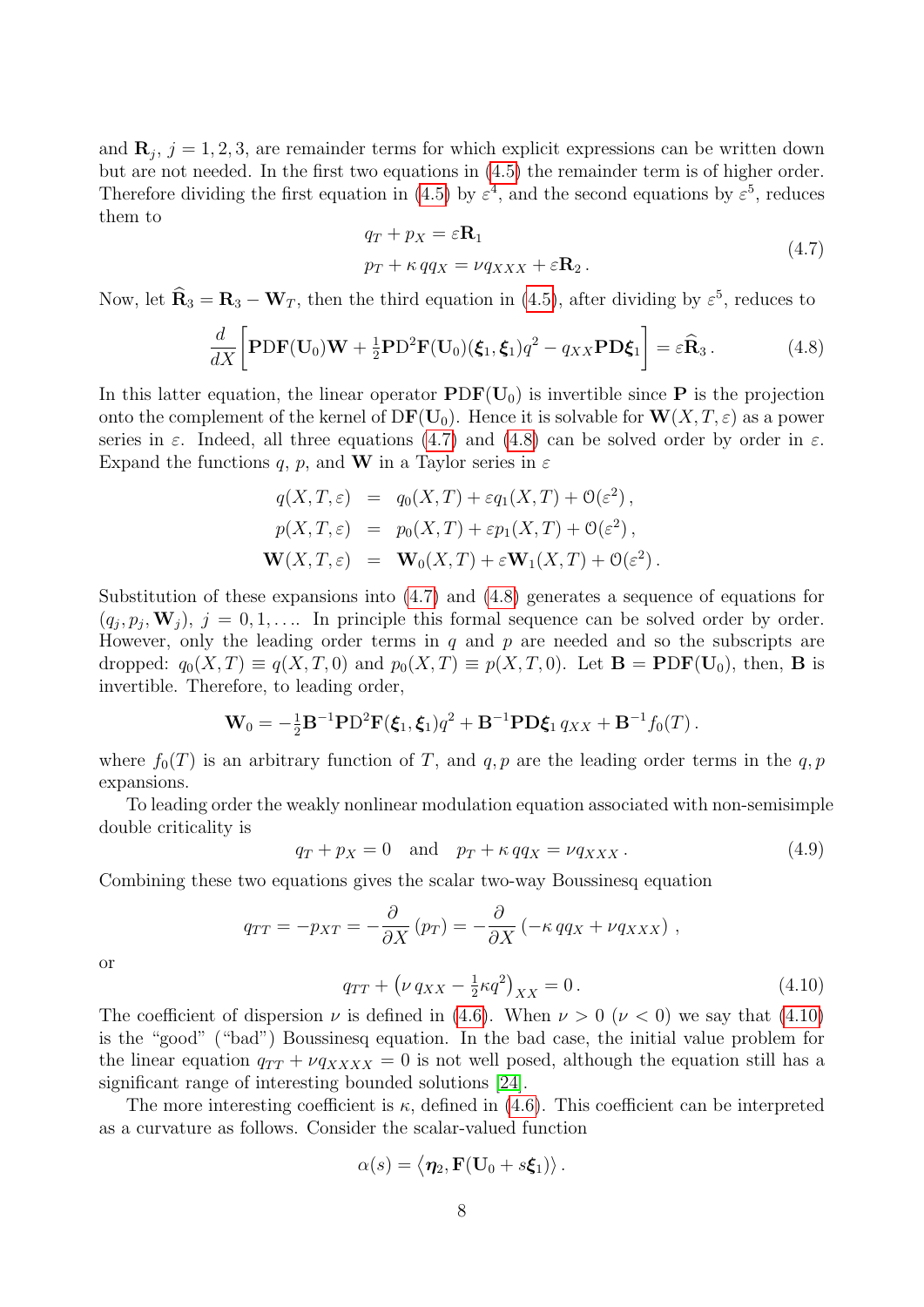Then clearly  $\alpha'(0) = \langle \eta_2, DF(U_0)\xi_1 \rangle = 0$  at criticality and  $\alpha''(0) = \kappa$ ; that is,  $\kappa$  is the classical scalar curvature of the one-parameter path through the flux vector,  $\alpha(s)$ , at  $s = 0$ .

The reduced equation for q in [\(4.10\)](#page-7-2) is independent of the choice of scaling of  $\xi_1$  and  $\xi_2$ in the following sense. The normalization of the eigenvectors [\(2.5\)](#page-4-0) still leaves freedom to scale  $\xi_1$  in  $(2.3)$  – as long as the same scaling is used on  $\xi_2$  (see [A](#page-25-0)ppendix A for details of the normalization theory for the eigenvectors in the non-semisimple case). However if  $\xi_1$  is multiplied by a non-zero real parameter, then  $q(X, T, \varepsilon)$  in [\(4.2\)](#page-6-3) should also be multiplied by the inverse of that real parameter in which case [\(4.2\)](#page-6-3) is invariant, and the reduced equation  $(4.10)$  is then in terms of the scaled q.

### <span id="page-8-1"></span>4.1 Unfolding criticality and the second derivative

As discussed in §[2](#page-3-0) and shown in [\(2.8\)](#page-4-2) the theory can be modified to include the case when the uniform flow is *near critical*. Take  $\alpha = \alpha_0 \varepsilon^2$  in [\(2.8\)](#page-4-2) and add the fifth-order term  $\alpha_0 \varepsilon^5 q_X \mathbf{B} \xi$ in the expansion for  $F(U)$  in [\(4.4\)](#page-6-6). After projection, this term will modify [\(4.7\)](#page-7-0) to

$$
q_T + p_X = \varepsilon \mathbf{R}_1
$$
  

$$
p_T + \mu q_X + \kappa q q_X = \nu q_{XXX} + \varepsilon \mathbf{R}_2.
$$
 (4.11)

with  $\mu = \alpha_0 \langle \eta, B \xi \rangle$ . The Boussinesq equation [\(4.10\)](#page-7-2) is then modified to

$$
q_{TT} - \mu q_{XX} + \left(\nu q_{XX} - \frac{1}{2}\kappa q^2\right)_{XX} = 0.
$$
 (4.12)

In other words, the  $q_{XX}$  term does appear naturally in the emergent Boussinesq equation and it is associated with unfolding the uniform flow near criticality to order  $\varepsilon^2$ . Henceforth, the unfolding terms will not always be included, but they are easily added as needed, using the above argument.

### <span id="page-8-0"></span>5 Shallow water equations for one-layer flow

The most well known setting where the 2-way Boussinesq equation has appeared is in onelayer shallow water hydrodynamics. Indeed, this is the setting where the two-way Boussinesq equation was first derived [\[9\]](#page-28-7). In principle it should be a straightforward argument to use the theory of this paper to reduce a shallow-water Boussinesq equation for one layer to the two-way Boussinesq equation. However, this reduction fails, unless  $h_0 = 0$ .



<span id="page-8-2"></span>Figure 1: Schematic of the flow field for one layer shallow water hydrodynamics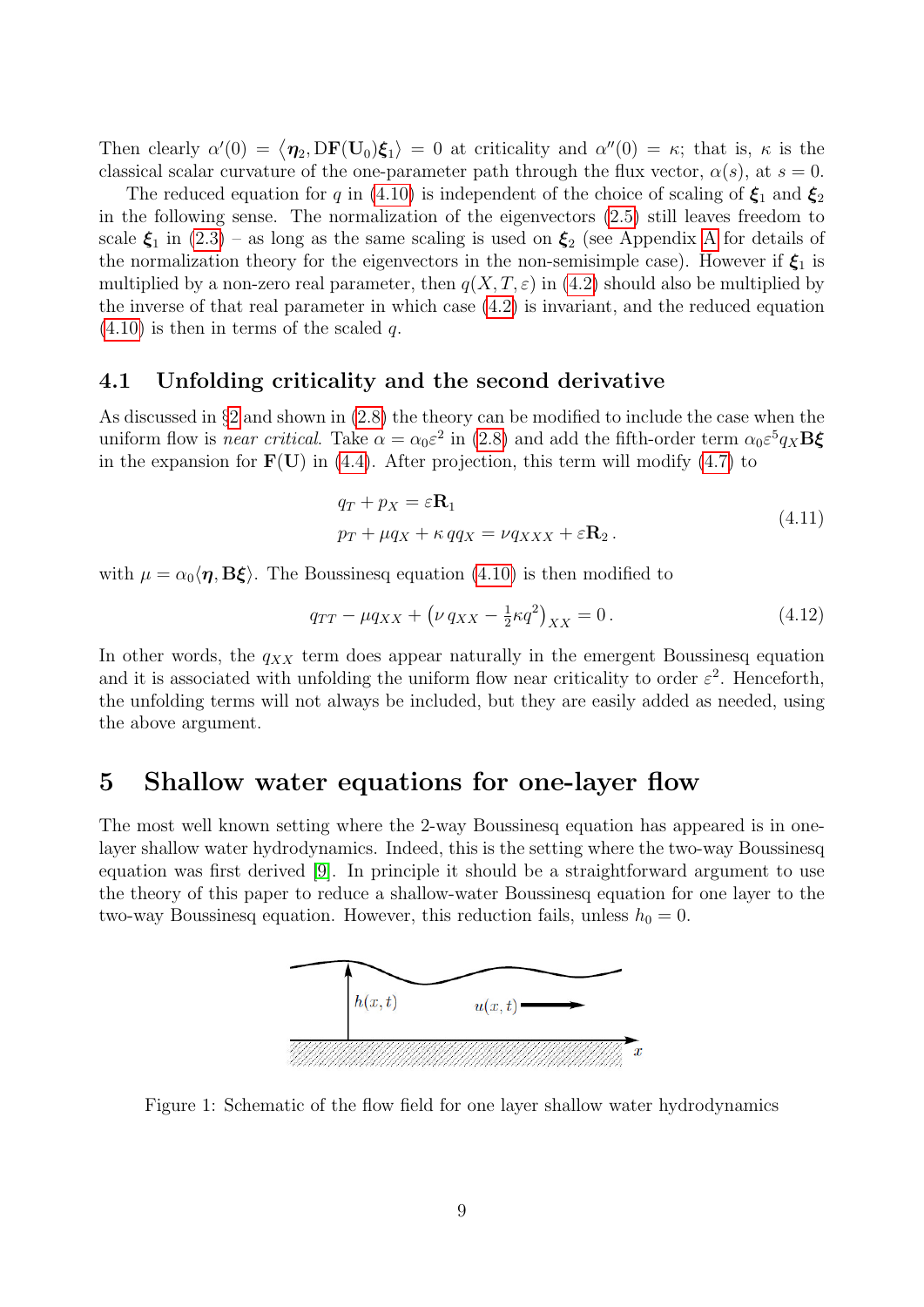Consider a typical example in the equivalence class of Boussinesq shallow water equations

<span id="page-9-0"></span>
$$
h_t + uh_x + hu_x = \frac{1}{6}h_0^3 u_{xxx}
$$
  

$$
u_t + uu_x + gh_x = -\frac{1}{2}gh_0^2 h_{xxx},
$$
\n(5.1)

for  $h(x, t)$ , the fluid depth, and  $u(x, t)$ , the horizontal fluid velocity, as shown schematically in Figure [1,](#page-8-2) where  $g > 0$  is the gravity coefficient and  $h_0$  a mean depth [\[14\]](#page-28-8). The system [\(5.1\)](#page-9-0) can be written in the standard form [\(1.2\)](#page-1-0) by taking

$$
\mathbf{U} = \begin{pmatrix} h \\ u \end{pmatrix}, \quad \mathbf{F}(\mathbf{U}) = \begin{pmatrix} hu \\ \frac{1}{2}u^2 + gh \end{pmatrix}, \quad \mathbf{D} = \begin{bmatrix} 0 & \frac{1}{6}h_0^3 \\ -\frac{1}{2}gh_0^2 & 0 \end{bmatrix}.
$$
 (5.2)

Membership of [\(5.1\)](#page-9-0) in the equivalence class of Boussinesq shallow water models is justified by the fact that the dispersion relation for the linearization of [\(5.1\)](#page-9-0) is equivalent to that for the full water wave problem up to order  $(kh_0)^2$ . To see this, consider the linearization of  $(5.1)$  about  $(h, u) = (h_0, u_0)$ ,

$$
h_t + h_0 u_x = \frac{1}{6} h_0^3 u_{xxx}
$$
  

$$
u_t + gh_x = -\frac{1}{2} gh_0^2 h_{xxx}.
$$
 (5.3)

It has dispersion relation

$$
\frac{c^2}{gh_0} = \left(1 + \frac{1}{6}k^2h_0^2\right)\left(1 - \frac{1}{2}k^2h_0^2\right).
$$

Expanding shows that it agrees with the exact dispersion relation,  $\frac{c^2}{ab}$  $\frac{c^2}{gh_0} = \frac{\tanh(kh_0)}{kh_0}$  $\frac{\ln(\kappa n_0)}{kh_0}$  up to second order. This Boussinesq equation is not well-posed. In the limit  $kh_0 \rightarrow \infty$  the growth rate of the unstable linear modes tends to infinity generating an ill-posed initial value problem. However, the reduction to long-wave models (KdV, 2-way Boussinesq) goes through unchanged, independent of linear well-posedness.

The linearization of the flux vector of [\(5.1\)](#page-9-0) about a constant state  $U_0 = (h_0, u_0)$  is

$$
DF(\mathbf{U}_0) = \begin{bmatrix} u_0 & h_0 \\ g & u_0 \end{bmatrix},
$$

with characteristic polynomial

$$
\Delta(\lambda) := \det[\mathbf{DF}(\mathbf{U}_0) - \lambda \mathbf{I}] = \lambda^2 - 2u_0 \lambda + gh_0(F^2 - 1), \quad F^2 = \frac{u_0^2}{gh_0}.
$$

When  $\Delta(0) = 0$  the classic Froude number unity condition for criticality is recovered, and it is straightforward to show, using the theory in  $\S7$  $\S7$  (see equations [\(7.5\)](#page-17-0) and [\(7.6\)](#page-17-1)), that the system [\(5.1\)](#page-9-0) can be reduced to the KdV equation to leading order

$$
q_T + \kappa q q_X - \nu q_{XXX} = 0
$$

with  $T = \varepsilon^3 t$ ,  $X = \varepsilon x$  and

$$
\nu = \frac{1}{6} \frac{gh_0^3}{u_0}
$$
 and  $\kappa = \frac{3}{2}g$ .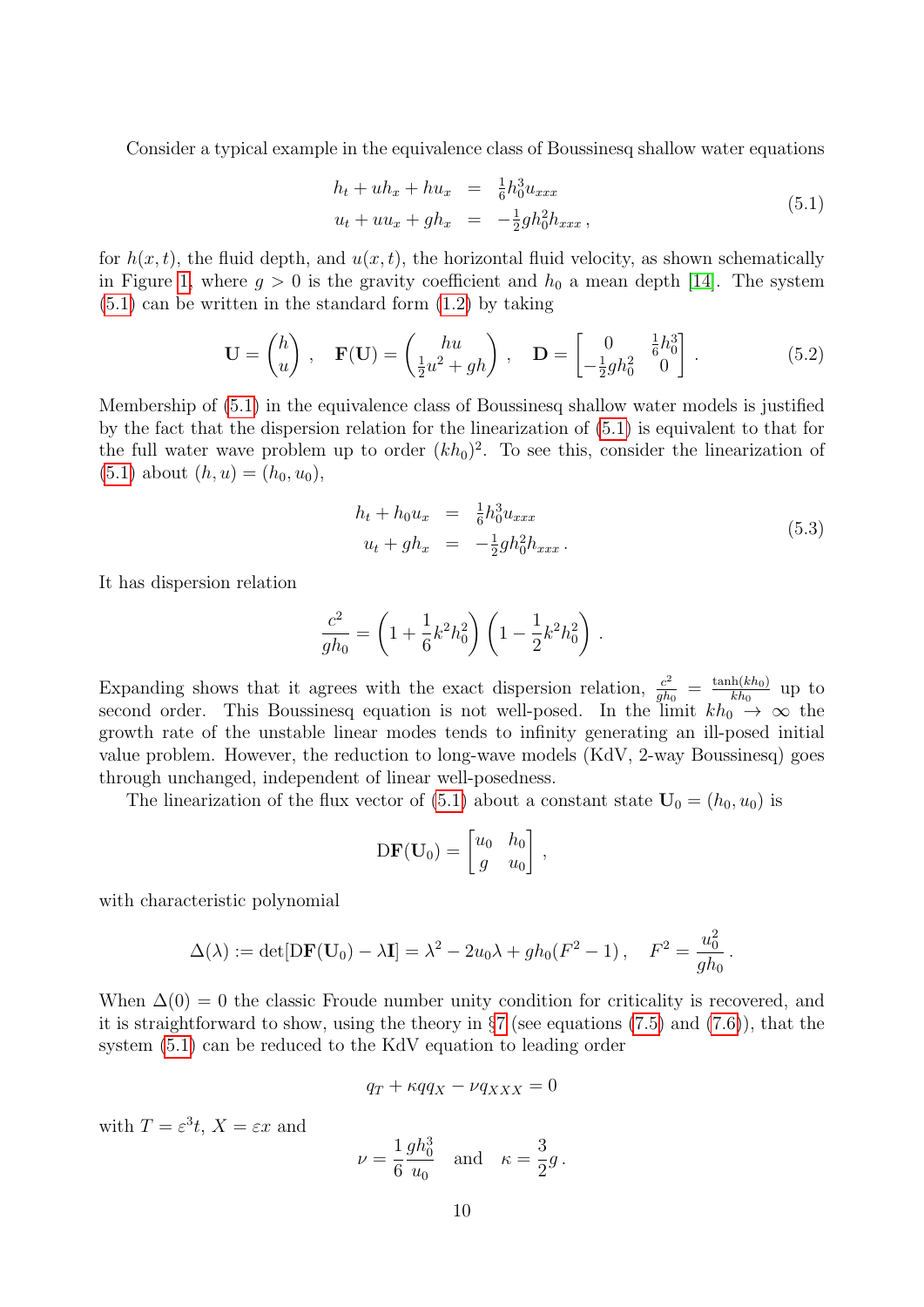This reduction recovers the usual velocity form of the KdV equation in shallow water (cf. equation  $(6.9c)$  on page 693 of DINGEMANS [\[14\]](#page-28-8)).

For double criticality, and the emergence of a 2-way Boussinesq equation, a necessary condition is that  $DF(U_0)$  should have a double nonsemisimple zero eigenvalue. But

$$
\Delta(0) = \Delta'(0) = 0 \quad \Rightarrow \quad u_0 = h_0 = 0.
$$

When criticality is satisfied, a double zero eigenvalue exists if and only if  $h_0 = 0$ . Hence, the theory of this paper suggests that the 2-way Boussinesq equation is not an asymptotically valid model for shallow water hydrodynamics in one layer. Another concept of validity is in the context of the initial-value problem where the flow due to initial data of the full water-wave problem is compared with the flow of the two-way Boussinesq equation with comparable initial data. This two concepts of validity will be considered in turn.

The 2-way Boussinesq equation for shallow water waves, originally derived by Boussinesq and quoted in the literature is

<span id="page-10-0"></span>
$$
\eta_{tt} - gh_0 \eta_{xx} = gh_0 \left(\frac{3\eta^2}{2h_0} + \frac{h_0^2}{3} \eta_{xx}\right)_{xx}.
$$
\n(5.4)

There are two natural scalings of this equation. Substitution of the Boussinesq scaling

$$
T = \varepsilon^2 t \,, \quad X = \varepsilon x \,, \quad \eta = \varepsilon^2 \widehat{\eta} \,,
$$

gives

$$
\widehat{\eta}_{TT} - \frac{gh_0}{\varepsilon^2} \widehat{\eta}_{XX} = gh_0 \left( \frac{3\widehat{\eta}^2}{2h_0} + \frac{h_0^2}{3} \widehat{\eta}_{XX} \right)_{XX} . \tag{5.5}
$$

There is clearly a problem in the limit as  $\varepsilon \to 0$  with the second term unless  $gh_0 \sim \varepsilon^2$ . This problem is consistent with the requirements for the theory of double criticality in this paper. However, if  $h_0 \sim \varepsilon^2$  then the dispersive term is of higher order putting it out of balance with the other terms in the equation, leaving a purely hyperbolic equation without dispersion. On the other hand, the limit  $h_0 \rightarrow 0$  will bring in the importance of viscous terms, and so the inviscid model for shallow water hydrodynamics is no longer valid.

The other natural scaling is to take

$$
T = \varepsilon t
$$
,  $X = \varepsilon x$ ,  $\eta = \varepsilon^2 \hat{\eta}$ .

Substitution into [\(5.4\)](#page-10-0) then gives

$$
\widehat{\eta}_{TT} - gh_0 \widehat{\eta}_{XX} = gh_0 \varepsilon^2 \left( \frac{3}{2h_0} \widehat{\eta}^2 + \frac{h_0^2}{3} \widehat{\eta}_{XX} \right)_{XX} . \tag{5.6}
$$

However, in the limit as  $\varepsilon \to 0$  the nonlinearity and dispersion are vanishingly small in comparison to the linear wave dynamics. One can try other scalings, but there does not appear to be any scaling that renders  $(5.4)$  homogeneous in  $\varepsilon$ .

There are other arguments in the literature for non-validity of  $(5.4)$ . KEULEGAN & PATTERSON [\[26\]](#page-29-8) argue that the derivation of the two-way Boussinesq equation requires the imposition of initial conditions so that the Boussinesq equation is restricted to be a one-way equation (effectively reducing it to KdV). Specifically they state between equations (102)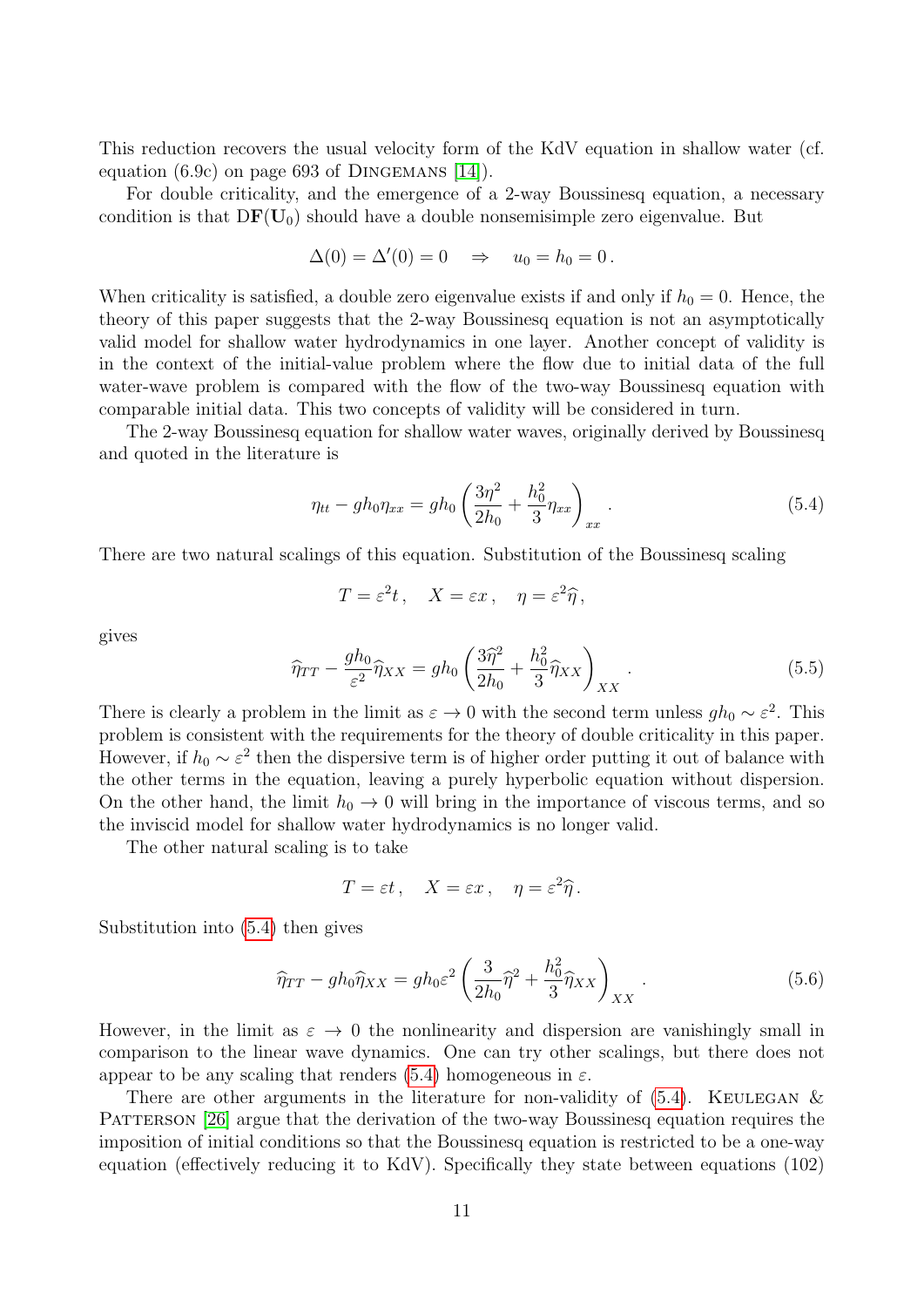and (103) that "...restricting ourselves to waves propagated in the positive x–direction, we obtain ..." Thereby nullifying the two-way property.

The rigorous validity of the initial value problem, comparing the flow of initial data for the full water wave problem with initial data for model equations has been considered by SCHNEIDER & WAYNE  $[32, 33]$  $[32, 33]$ . They argue that all solutions of the initial value problem settle into solutions of a left or right running KdV equation. These results are consistent with [\[26\]](#page-29-8) and consistent with the fact that the two-way Boussinesq equation can be approximately decomposed into a left and right running KdV equations. SCHNEIDER  $&$  WAYNE, in §5.2 of [\[33\]](#page-29-10), give an explicit argument showing that the Boussinesq equation will not sustain a validity argument because of the presence of  $\varepsilon$  terms in the equation (as argued above), and they prove in SCHNEIDER & WAYNE [\[32\]](#page-29-9) that the only long-wave models which are asymptotically valid are the left and right running KdV equations.

The two-way Boussinesq equation can still be used as a model for shallow water hydrodynamics if limited to solutions travelling in one direction of the KdV type. Other more exotic solutions such as two-way standing waves are unlikely to accurately represent solutions of the full water-wave problem.

On the other hand, by stratifying the flow, by allowing two layers of different density in the shallow water model, conditions for the emergence of an asymptotically valid 2-way Boussinesq equation are found.

## <span id="page-11-0"></span>6 Double criticality for two-layer shallow water flow

The shallow water equations for two layers of differing density can be expressed in conservation law form  $U_t + F(U)_x = 0$  with

$$
\mathbf{U} = \begin{pmatrix} h_1 \\ h_2 \\ u_1 \\ u_2 \end{pmatrix} \text{ and } \mathbf{F}(\mathbf{U}) = \begin{pmatrix} h_1 u_1 \\ h_2 u_2 \\ \frac{1}{2} u_1^2 + g h_1 + r g h_2 \\ \frac{1}{2} u_2^2 + g h_1 + g h_2 \end{pmatrix},
$$
(6.1)

where, as shown schematically in Figure [2,](#page-12-0)  $h_1(x, t)$ ,  $h_2(x, t)$  are the layer depths and  $u_1(x, t)$ ,  $u_2(x, t)$ are the horizontal velocities, and

$$
r = \frac{\rho_2}{\rho_1} < 1. \tag{6.2}
$$

These equations are derived from the Euler equations in [\[2,](#page-27-2) [3\]](#page-27-3). By adding in dispersion they take the form

<span id="page-11-1"></span>
$$
\mathbf{U}_t + \mathbf{F}(\mathbf{U})_x = \mathbf{D}\mathbf{U}_{xxx}, \quad \mathbf{U} \in \mathbb{R}^4. \tag{6.3}
$$

There are a range of derivations of dispersive Boussinesq-type equations for shallow-water two-layer fluids in the literature using various strategies and resulting in a range of forms (for example, [\[13,](#page-28-9) [30,](#page-29-11) [5,](#page-27-4) [15\]](#page-28-10)), usually with mixed space and time derivatives in the dispersion. Here we use the Boussinesq equation derived in [\[15\]](#page-28-10) because it is transformed so that the dispersion terms appear in the form [\(6.3\)](#page-11-1) with all the dispersion in terms of space derivatives

<span id="page-11-2"></span>
$$
\frac{\partial}{\partial t}(\rho_1 u_1) + \frac{\partial}{\partial x}(\frac{1}{2}\rho_1 u_1^2 + \rho_1 g h_1 + \rho_2 g h_2) = a_{11} \frac{\partial^3 h_1}{\partial x^3} + a_{12} \frac{\partial^3 h_2}{\partial x^3}
$$
\n
$$
\frac{\partial}{\partial t}(\rho_2 u_2) + \frac{\partial}{\partial x}(\frac{1}{2}\rho_2 u_2^2 + \rho_2 g h_1 + \rho_2 g h_2) = a_{21} \frac{\partial^3 h_1}{\partial x^3} + a_{22} \frac{\partial^3 h_2}{\partial x^3}.
$$
\n(6.4)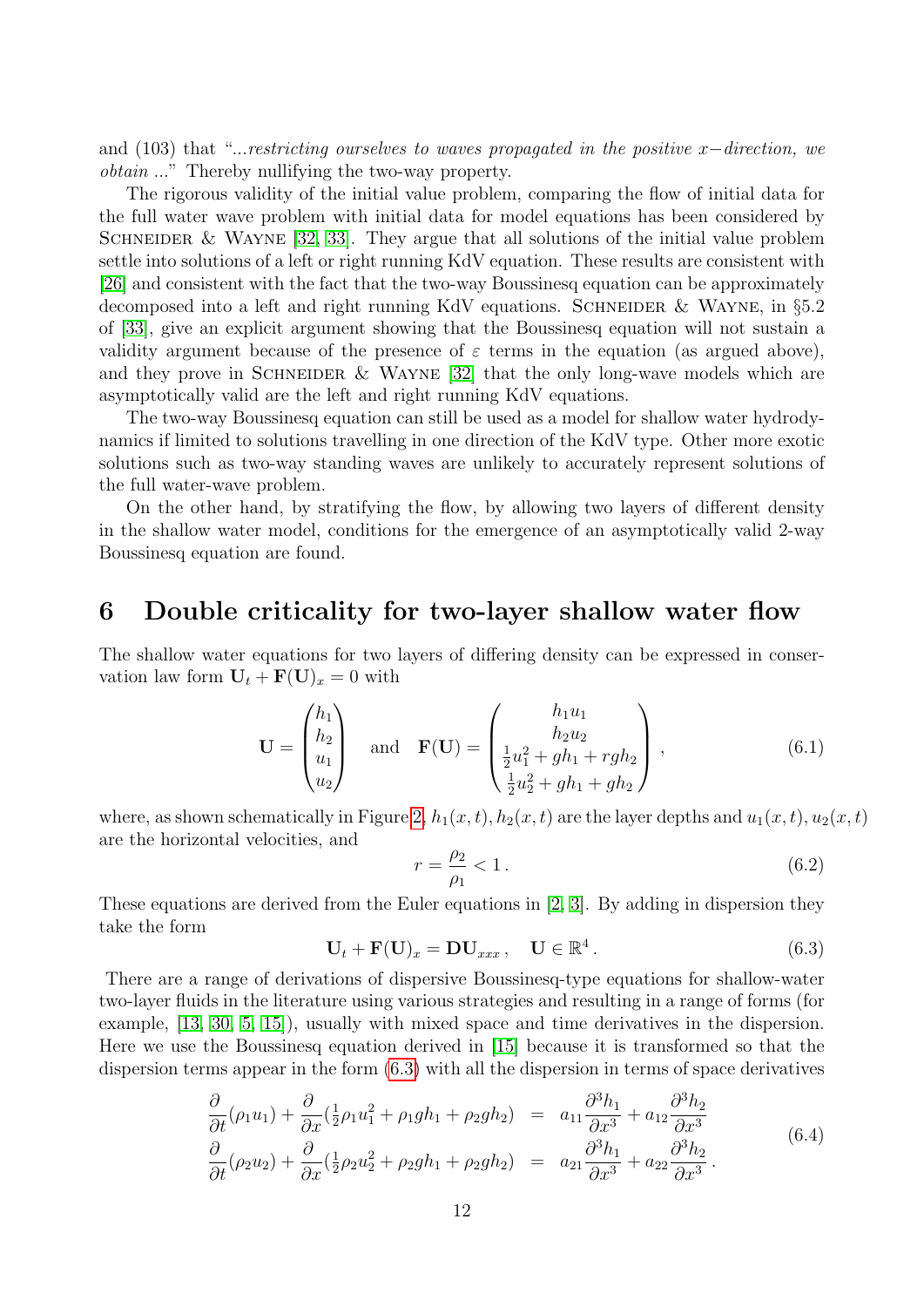

<span id="page-12-0"></span>Figure 2: A schematic of two-layer stratified shallow water with a free surface.

with no change to the mass conservation equations. The coefficients are

$$
a_{11} = -\frac{1}{3}\rho_1 gh_1^2 - \rho_2 gh_1 h_2 - \frac{1}{2}\rho_2 gh_2^2
$$
  
\n
$$
a_{12} = a_{21} = -\frac{1}{6}\rho_2 gh_1^2 - \frac{1}{4}\rho_2 gh_1 h_2 - \frac{1}{2}\frac{\rho_2^2}{\rho_1}gh_1 h_2 - \frac{5}{12}\rho_2 gh_2^2
$$
  
\n
$$
a_{22} = -\frac{1}{2}r\rho_2 gh_1 h_2 - \frac{1}{3}\rho_2 gh_2^2.
$$

The dispersive terms are derived in Chapter 2.5 of [\[15\]](#page-28-10) including surface tension at the two interfaces. The dispersion is confirmed to be in the equivalence class of Boussinesq equations for this case by showing that the dispersion relation for the linearization of [\(6.4\)](#page-11-2) agrees up to quadratic order with the exact dispersion relation for two-layer flow with a free surface.

The Donaldson-dispersion generates a D matrix of the form

<span id="page-12-2"></span>
$$
\mathbf{D} = \begin{bmatrix} 0 & 0 & 0 & 0 \\ 0 & 0 & 0 & 0 \\ a_{11}/\rho_1 & a_{12}/\rho_1 & 0 & 0 \\ a_{12}/\rho_2 & a_{22}/\rho_2 & 0 & 0 \end{bmatrix} . \tag{6.5}
$$

Let  $U_0 \in \mathbb{R}^4$  be a uniform flow. In this section it will be shown that there are parameter values when this family of constant states undergoes double criticality, and the emergent two-way Boussinesq equation is constructed.

The linearization of the flux vector about the family of constant states is

<span id="page-12-1"></span>
$$
DF(\mathbf{U}_0) = \begin{pmatrix} u_1 & 0 & h_1 & 0 \\ 0 & u_2 & 0 & h_2 \\ g & rg & u_1 & 0 \\ g & g & 0 & u_2 \end{pmatrix},
$$
(6.6)

where for simplicity the same symbol is used for the flow variable and the uniform flow. The eigenvalues of  $DF(U_0)$  satisfy,

$$
\Delta(\lambda) := \det[\lambda \mathbf{I} - \mathrm{D}\mathbf{F}(\mathbf{U}_0)] = \lambda^4 + a_3 \lambda^3 + a_2 \lambda^2 + a_1 \lambda + a_0 = 0,
$$

with

$$
a_3 = -2(u_1 + u_2)
$$
  
\n
$$
a_2 = 4u_1u_2 + u_1^2 + u_2^2 - gh_1 - gh_2
$$
  
\n
$$
a_1 = 2gh_1u_2 + 2gh_2u_1 - 2u_1u_2(u_1 + u_2)
$$
  
\n
$$
a_0 = u_1^2u_2^2 + g(1 - r)h_1gh_2 - gh_1u_2^2 - gh_2u_1^2
$$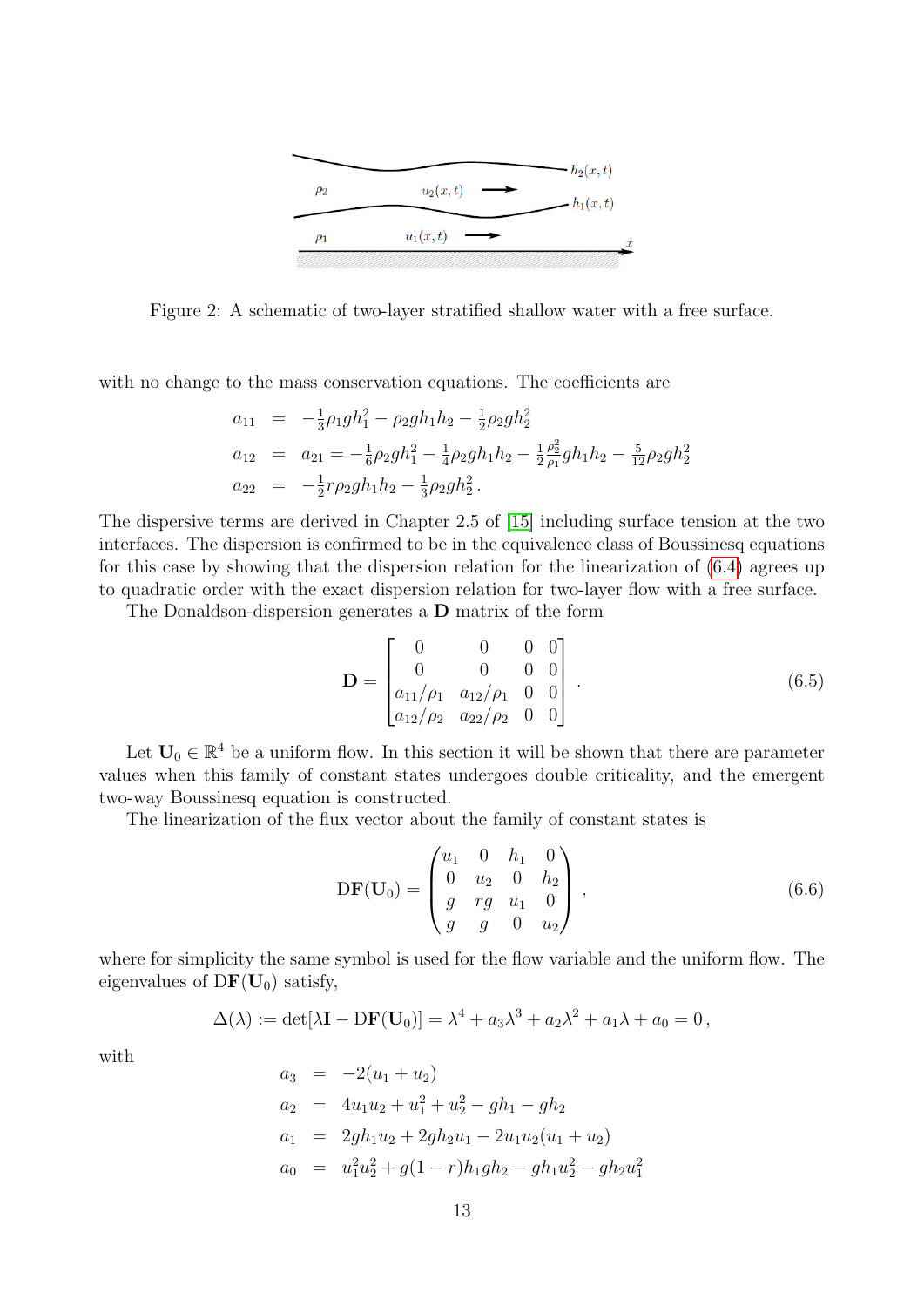These coefficients agree with the calculation in the Appendix of Lawrence [\[27\]](#page-29-12). The matrix  $DF(U_0)$  has a simple zero eigenvalue (critical flow) if  $a_0 = 0$  but  $a_1 \neq 0$  and it has a double zero eigenvalue (double criticality) if  $a_0 = a_1 = 0$  and  $a_2 \neq 0$ .

Introduce Froude numbers in each layer

$$
F_1^2 = \frac{u_1^2}{gh_1} \quad \text{and} \quad F_2^2 = \frac{u_2^2}{gh_2} \,. \tag{6.7}
$$

Then  $a_0 = 0$  simplifies to

<span id="page-13-0"></span>
$$
(F_1^2 - 1)(F_2^2 - 1) = r.
$$
\n(6.8)

For fixed r, this condition generates a pair of hyperbolae in the  $(F_1^2, F_2^2)$  plane and is the wellknown condition for critical flow of two layers with a free surface  $[6, 1, 27, 3]$  $[6, 1, 27, 3]$  $[6, 1, 27, 3]$  $[6, 1, 27, 3]$ . A geometric view of the surface generated by [\(6.8\)](#page-13-0) is given in [\[10\]](#page-28-12).

For double criticality we need also  $a_1 = 0$  which simplifies to

<span id="page-13-1"></span>
$$
\frac{u_2}{gh_2}(F_1^2 - 1) + \frac{u_1}{gh_1}(F_2^2 - 1) = 0.
$$
\n(6.9)

Combining [\(6.8\)](#page-13-0) and [\(6.9\)](#page-13-1) gives

$$
(1 - F_1^2)^2 = -r \frac{h_2 u_1}{h_1 u_2}.
$$

Hence, a necessary condition for double criticality is that both  $u_1$  and  $u_2$  are nonzero and of opposite sign

$$
u_1 u_2 < 0. \t\t(6.10)
$$

For the algebraic multiplicity to be exactly two,

$$
0 \neq \Delta''(0) = a_2 = 4u_1u_2 - gh_1(1 - F_1^2) - gh_2(1 - F_2^2),
$$

or

<span id="page-13-2"></span>
$$
h_1(F_1^2 - 1) + h_2(F_2^2 - 1) \neq -\frac{4}{g}u_1u_2.
$$
\n(6.11)

When the three conditions  $(6.8)$ ,  $(6.9)$ , and  $(6.11)$  are satisfied, there exists physically realizable values of  $F_1$  and  $F_2$  at which double criticality occurs. An example is

<span id="page-13-3"></span>
$$
gh_1 = 27
$$
,  $gh_2 = 16$ ,  $u_1 = 3$ ,  $u_2 = -2$ ,  $r = \frac{1}{2}$ . (6.12)

With these parameter values,

$$
F_1^2 = \frac{u_1^2}{gh_1} = \frac{1}{3}
$$
 and  $F_2^2 = \frac{u_2^2}{gh_2} = \frac{1}{4}$ ,

and the conditions  $\Delta(0) = \Delta'(0) = 0$  and  $\Delta''(0) \neq 0$  are satisfied.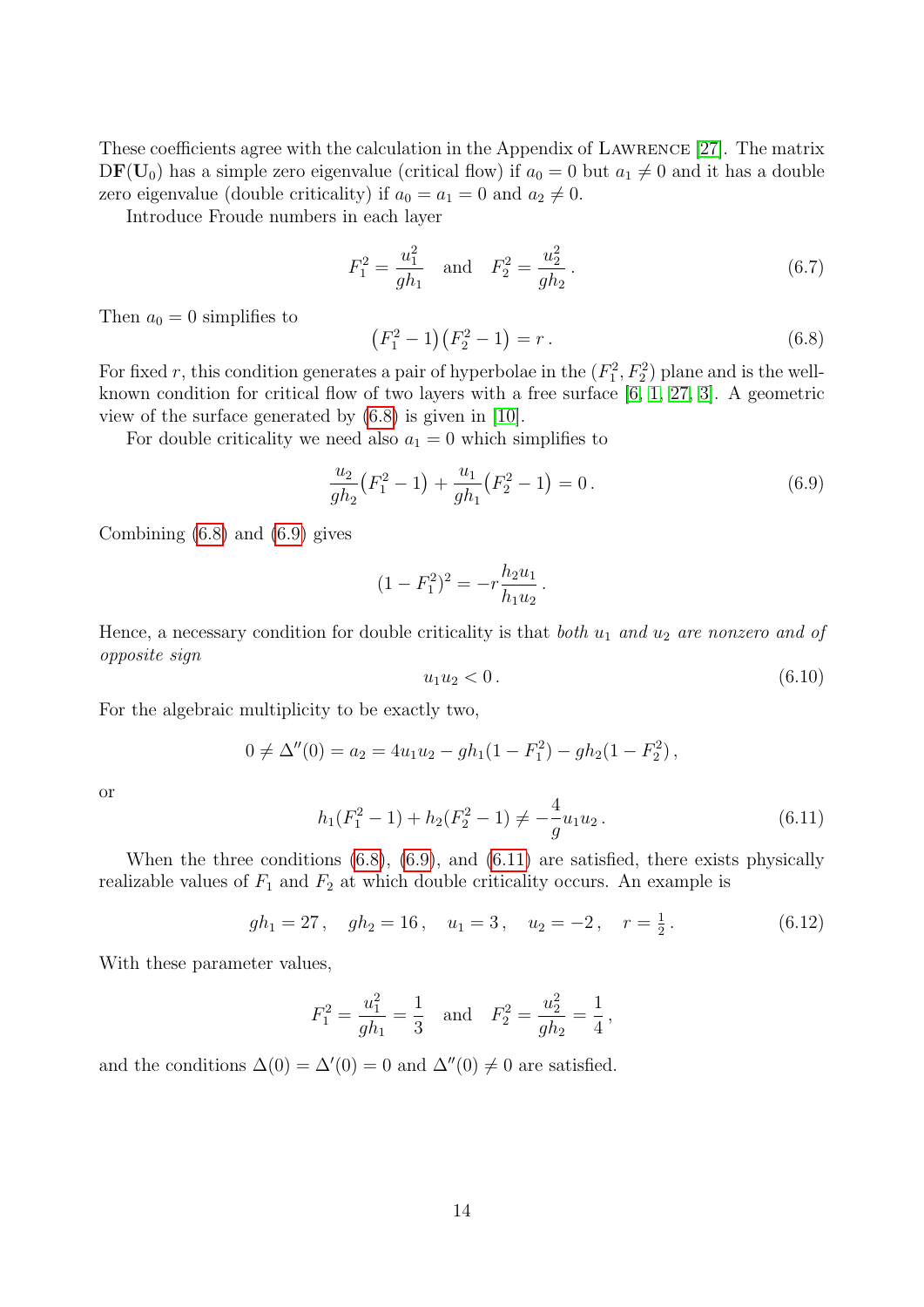### 6.1 Generalized eigenvectors

Assume the conditions [\(6.8\)](#page-13-0) and [\(6.9\)](#page-13-1) are satisfied. Then the algebraic multiplicity of the zero eigenvalue is two. By computing the eigenvectors, it will be shown that the geometric multiplicity is at most one.

An eigenvector  $\xi_1 \in \mathbb{R}^4$  satisfies  $DF(\mathbf{U}_0)\xi_1 = 0$  with  $DF(\mathbf{U}_0)$  defined in [\(6.6\)](#page-12-1). Writing this out gives

<span id="page-14-1"></span>
$$
\xi_{13} = -\frac{u_1}{h_1}\xi_{11}
$$
\n
$$
\xi_{14} = -\frac{u_2}{h_2}\xi_{12},
$$
\n(6.13)

and

<span id="page-14-0"></span>
$$
\begin{bmatrix} 1 - F_1^2 & r \\ 1 & 1 - F_2^2 \end{bmatrix} \begin{pmatrix} \xi_{11} \\ \xi_{12} \end{pmatrix} = \begin{pmatrix} 0 \\ 0 \end{pmatrix} \tag{6.14}
$$

The matrix on the left is singular due to [\(6.8\)](#page-13-0) and it has a simple zero eigenvalue. Existence of a second zero eigenvalue would require a zero trace but a zero trace violates [\(6.8\)](#page-13-0). Note that the simple zero eigenvalue of the matrix in [\(6.14\)](#page-14-0) does not contradict the fact that  $DF(U_0)$  has a double zero eigenvalue.

Combining [\(6.14\)](#page-14-0) and [\(6.13\)](#page-14-1), the sole geometric eigenvector at criticality is

$$
\boldsymbol{\xi}_1 = a\widehat{\boldsymbol{\xi}}_1 \quad \text{with} \quad \widehat{\boldsymbol{\xi}}_1 = \begin{pmatrix} r \\ F_1^2 - 1 \\ -r \frac{u_1}{h_1} \\ -\frac{u_2}{h_2}(F_1^2 - 1) \end{pmatrix} ,
$$

where *a* is an arbitrary nonzero real number.

Since the algebraic multiplicity is two, there must be a generalised eigenvector. See Appendix [A](#page-25-0) for a summary of the theory of generalised eigenvectors needed. The generalized eigenvector  $\xi_2$  satisfies

<span id="page-14-2"></span>
$$
DF(\mathbf{U}_0)\boldsymbol{\xi}_2 = \boldsymbol{\xi}_1. \tag{6.15}
$$

Calculating gives

$$
\xi_{23} = a \frac{r}{h_1} - \frac{u_1}{h_1} \xi_{21}
$$
  

$$
\xi_{24} = a \frac{(F_1^2 - 1)}{h_2} - \frac{u_2}{h_2} \xi_{22},
$$

and

$$
\begin{bmatrix} 1 - F_1^2 & r \\ 1 & 1 - F_2^2 \end{bmatrix} \begin{pmatrix} \xi_{21} \\ \xi_{22} \end{pmatrix} = -\frac{2a}{g} \begin{pmatrix} \frac{u_1}{h_1}r \\ \frac{u_2}{h_2}(F_1^2 - 1) \end{pmatrix} . \tag{6.16}
$$

The solvability condition for this inhomogeneous problem is precisely [\(6.9\)](#page-13-1). The generalized eigenvector is

$$
\boldsymbol{\xi}_2 = a\widehat{\boldsymbol{\xi}}_2 + b\widehat{\boldsymbol{\xi}}_1, \quad \text{with} \quad \widehat{\boldsymbol{\xi}}_2 = \begin{pmatrix} 0\\ -2\frac{u_1}{gh_1} \\ \frac{r}{h_1} \\ \frac{(F_1^2 - 1)}{h_2} + \frac{2}{g}\frac{u_1 u_2}{h_1 h_2} \end{pmatrix}, \tag{6.17}
$$

where *b* is an arbitrary real number.

The adjoint eigenvectors satisfy

$$
\mathrm{D}\mathbf{F}(\mathbf{U}_0)^T\boldsymbol{\eta}_2=0\quad\text{and}\quad\mathrm{D}\mathbf{F}(\mathbf{U}_0)^T\boldsymbol{\eta}_1=\boldsymbol{\eta}_2\,.
$$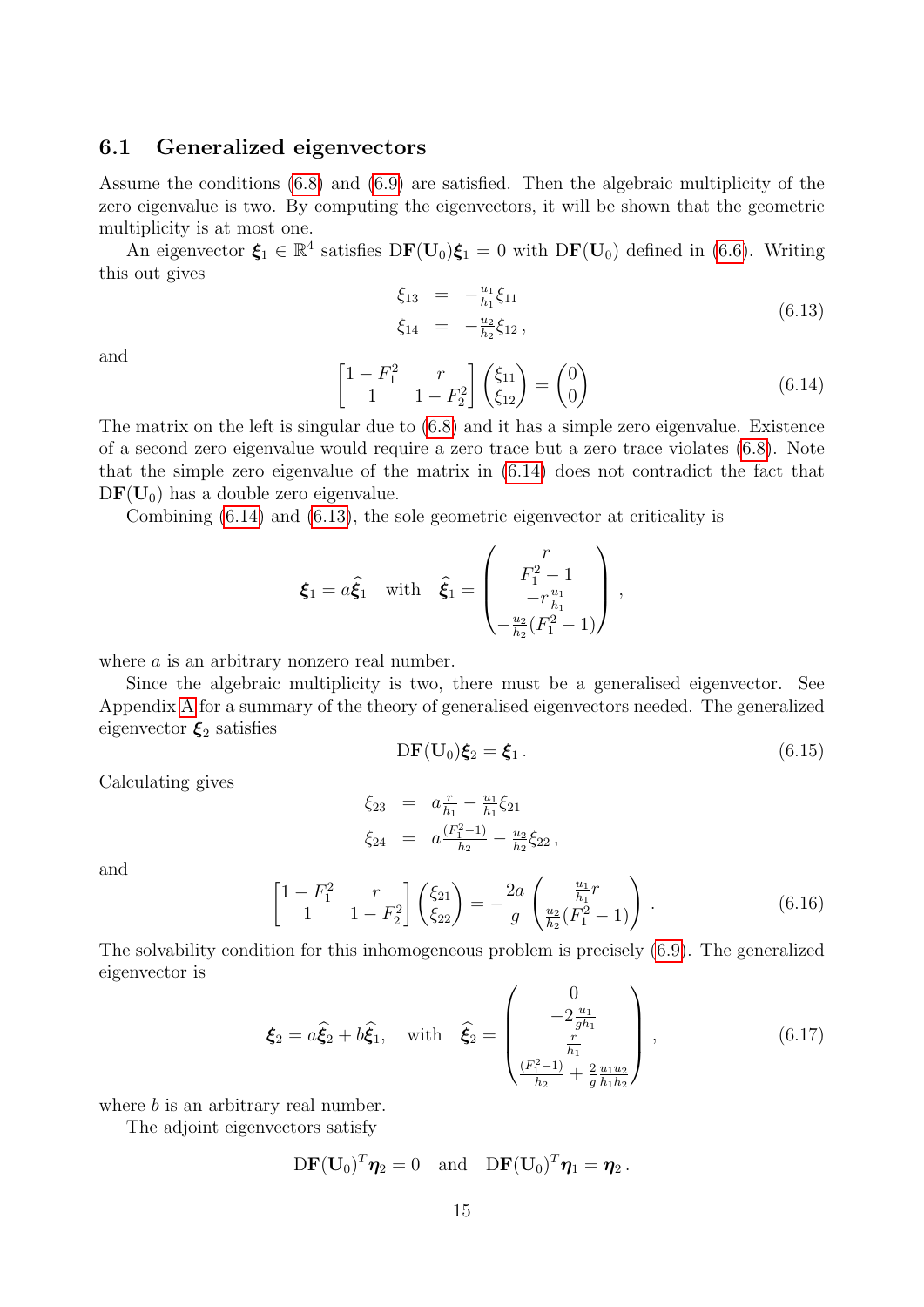Computing as above gives,

$$
\eta_2 = c\hat{\eta}_2 \quad \text{with} \quad \hat{\eta}_2 = \begin{pmatrix} \frac{u_1}{h_1}(1 - F_2^2) \\ -r\frac{u_2}{h_2} \\ -(1 - F_2^2) \\ r \end{pmatrix} ,
$$

where  $c$  is an arbitrary non-zero real number, and

$$
\eta_1 = c\hat{\eta}_1 + d\hat{\eta}_2 \quad \text{with} \quad \hat{\eta}_1 = \begin{pmatrix} -\frac{1}{h_1}(1 - F_2^2) \\ -\frac{2}{g}\frac{u_1 u_2}{h_1 h_2}(1 - F_2^2) + \frac{r}{h_2} \\ 0 \\ \frac{2}{g}\frac{u_1}{h_1}(1 - F_2^2) \end{pmatrix},
$$

where  $d$  is an arbitrary real number.

There are four free constants, but two can be fixed in order to ensure that the conditions [\(1.8\)](#page-26-0) are satisfied. Using the strategy in Appendix [A](#page-25-0) and computing,

$$
\langle \widehat{\eta}_1, \widehat{\xi}_1 \rangle = \langle \widehat{\eta}_2, \widehat{\xi}_2 \rangle = r \left[ \frac{4}{g} \frac{u_1 u_2}{h_1 h_2} + \frac{1}{h_1} (F_2^2 - 1) + \frac{1}{h_2} (F_1^2 - 1) \right],
$$

and the term in brackets is nonzero due to the assumption  $(6.11)$ . The parameters a and c are required to satisfy

$$
ac = \langle \hat{\eta}_1, \hat{\xi}_1 \rangle^{-1}.
$$

The inner product  $\langle \hat{\eta}_2, \xi_1 \rangle = 0$  by solvability of [\(6.15\)](#page-14-2). It remains to compute the other inner product of cross terms,

$$
\langle \hat{\eta}_1, \hat{\xi}_2 \rangle = \frac{4}{gh_1h_2} \left[ 2(1 - F_2^2)u_2 - ru_1 - 2ru_2 \right].
$$

For normalization it is required that [\(1.9\)](#page-27-5)

$$
bc + ad = -(ac)^2 \langle \hat{\eta}_1, \hat{\xi}_2 \rangle.
$$

Therefore, we can take  $a = 1$ ,  $d = 0$ ,  $b = -c\langle \hat{\eta}_1, \hat{\xi}_2 \rangle$ , and

$$
c = \frac{1}{r} \left[ \frac{4}{g} \frac{u_1 u_2}{h_1 h_2} + \frac{1}{h_1} (F_2^2 - 1) + \frac{1}{h_2} (F_1^2 - 1) \right]^{-1}.
$$

Hence the eigenvector set for double criticality is

$$
\pmb{\xi}_1 = \begin{pmatrix} r \\ F_1^2 - 1 \\ -r \frac{u_1}{h_1} \\ -\frac{u_2}{h_2} (F_1^2 - 1) \end{pmatrix} , \quad \pmb{\xi}_2 = \begin{pmatrix} 0 \\ -2 \frac{u_1}{gh_1} \\ \frac{r}{h_1} \\ \frac{(F_1^2 - 1)}{h_2} + \frac{2}{g} \frac{u_1 u_2}{h_1 h_2} \end{pmatrix} + b \hat{\pmb{\xi}}_1 \,,
$$

and

$$
\boldsymbol{\eta}_1 = c \begin{pmatrix} -\frac{1}{h_1}(1 - F_2^2) \\ -\frac{2}{g} \frac{u_1 u_2}{h_1 h_2}(1 - F_2^2) + \frac{r}{h_2} \\ 0 \\ \frac{2}{g} \frac{u_1}{h_1}(1 - F_2^2) \end{pmatrix}, \text{ and } \boldsymbol{\eta}_2 = c \begin{pmatrix} \frac{u_1}{h_1}(1 - F_2^2) \\ -r\frac{u_2}{h_2} \\ -(1 - F_2^2) \\ r \end{pmatrix},
$$

and they satisfy [\(1.8\)](#page-26-0).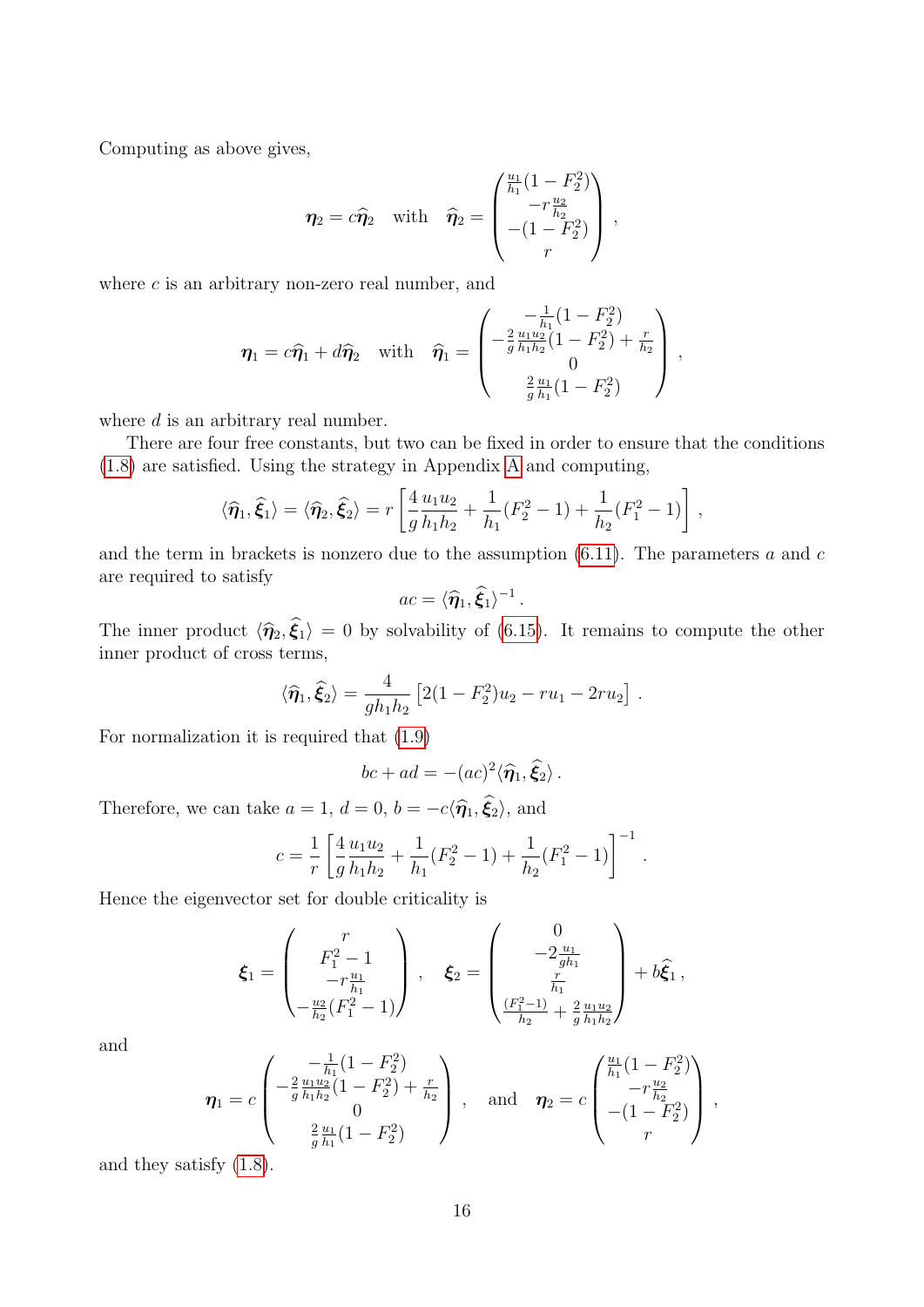### 6.2 Emergent two-way Boussinesq equation

At double criticality, apply the theory of §[4](#page-6-0) to [\(6.3\)](#page-11-1), to give the two-way Boussinesq equation at criticality

$$
q_{TT} + \left(\nu \, q_{XX} - \frac{1}{2}\kappa q^2\right)_{XX} = 0\,. \tag{6.18}
$$

Compute  $\kappa$  using the formula [\(4.6\)](#page-6-5). The second derivative of the flux vector at  $U_0$  in the direction  $\xi_1$  is

$$
D^{2}\mathbf{F}(\mathbf{U}_{0})(\boldsymbol{\xi}_{1},\boldsymbol{\xi}_{1}) = \frac{d^{2}}{ds^{2}}\mathbf{F}(\mathbf{U}_{0} + s\boldsymbol{\xi}_{1})\Big|_{s=0} = \begin{pmatrix} -2r^{2}\frac{u_{1}}{h_{1}}\\ -2\frac{u_{2}}{h_{2}}(1-F_{1}^{2})^{2}\\ r^{2}\frac{u_{1}^{2}}{h_{2}^{2}}(1-F_{1}^{2})^{2} \end{pmatrix},
$$

and so

<span id="page-16-1"></span>
$$
\kappa = \langle \eta_2, D^2 \mathbf{F}(\mathbf{U}_0)(\xi_1, \xi_1) \rangle = -3cr^2 \frac{u_1 u_2}{h_1 h_2} F_1^2, \qquad (6.19)
$$

using the conditions [\(6.8\)](#page-13-0) and [\(6.9\)](#page-13-1) to simplify. The coefficient  $\kappa$  in [\(6.19\)](#page-16-1) is nonzero at double criticality and  $sign(\kappa) = sign(c)$ . To compute the coefficient of dispersion, use the definition of  $\bf{D}$  in [\(6.5\)](#page-12-2),

$$
\nu = \langle \eta_2, D\xi_1 \rangle = \frac{cr}{\rho_1} \left( a_{11}(F_2^2 - 1) + 2a_{12} + \frac{a_{22}}{r} (F_1^2 - 1) \right) .
$$

The expression for  $\nu$  is quite complicated when the coefficients [\(6.4\)](#page-11-2) are substituted. The coefficient can be explicitly computed for the numerical values [\(6.12\)](#page-13-3) and we find that  $\nu < 0$ . The sign of  $\nu$  determines whether the Boussinesq is good  $(\nu > 0)$  or bad  $(\nu < 0)$ . Hence, for the numerical values [\(6.12\)](#page-13-3) the two-way Boussinesq equation is linearly ill-posed. This ill-posedness is not surprising and may be capturing the reduction of the Kelvin-Helmholtz instability associated with the state [\(6.12\)](#page-13-3). Even in the ill-posed case, the Boussinesq equation has a wide range of interesting solutions [\[7,](#page-28-13) [24,](#page-29-7) [23\]](#page-29-1).

## <span id="page-16-0"></span>7 Semisimple double criticality and coupled KdV

In this section, modulation equations are derived for the weakly nonlinear problem in the case of double criticality with two linearly independent eigenvectors. Starting with the system [\(1.2\)](#page-1-0) suppose that the conditions [\(1.6\)](#page-1-1) and [\(1.7\)](#page-1-2) are satisfied with two independent left and right eigenvectors

$$
\mathbf{DF}(\mathbf{U}_0)\boldsymbol{\xi}_j = 0 \quad \text{and} \quad \boldsymbol{\eta}_j^T \mathbf{DF}(\mathbf{U}_0) = 0 \,, \quad j = 1, 2 \,, \tag{7.1}
$$

with normalization  $(1.8)$ .

Introduce the functions

<span id="page-16-2"></span>
$$
\mathcal{K}_{ij}^k = \langle \eta_k, D^2 \mathbf{F}(\mathbf{U}_0)(\boldsymbol{\xi}_i, \boldsymbol{\xi}_j) \rangle \quad \text{and} \quad \nu_{ij} = \langle \eta_i, \mathbf{D}\boldsymbol{\xi}_j \rangle, \quad i, j = 1, 2. \tag{7.2}
$$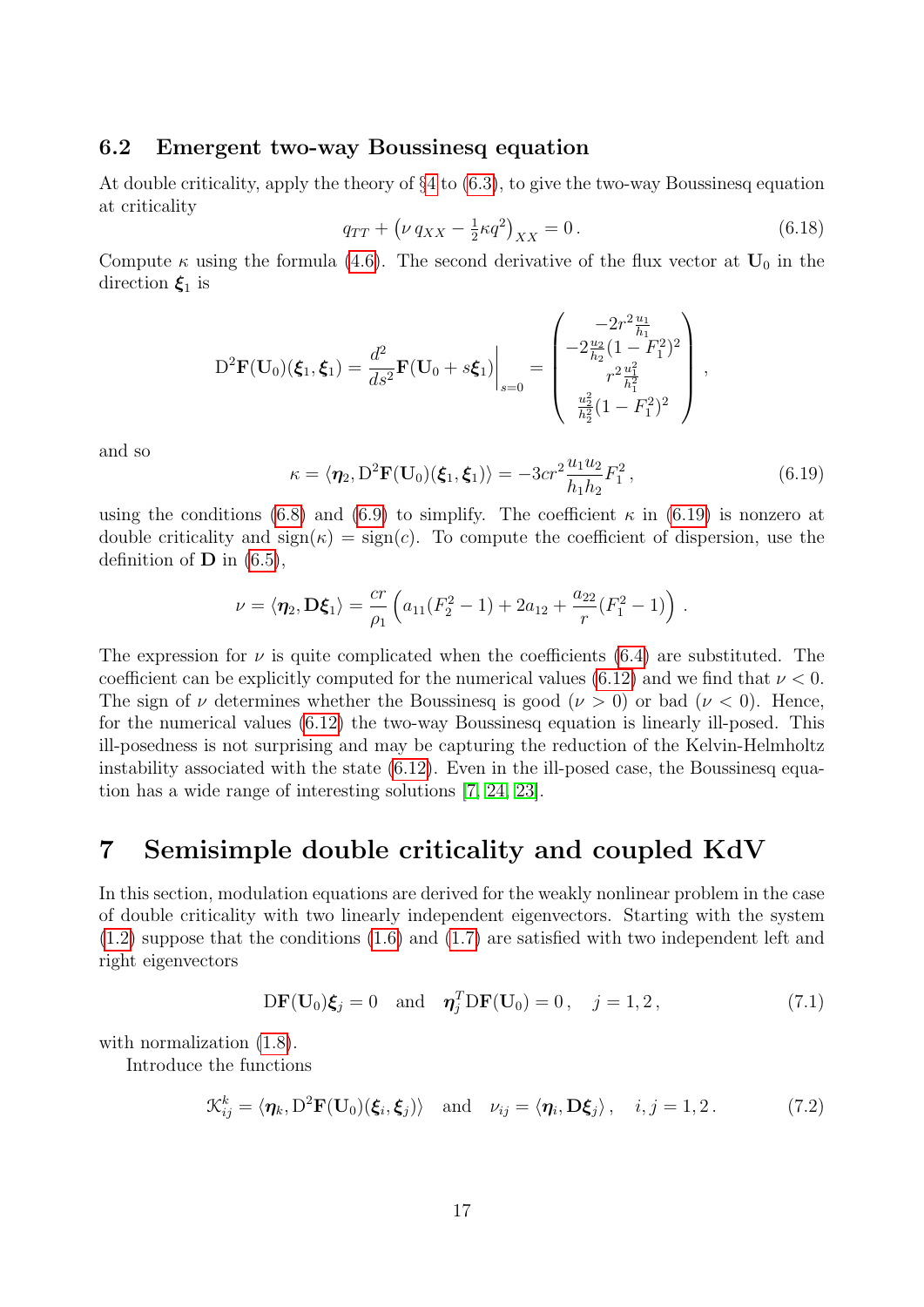We will show that the weakly nonlinear dynamics of  $(1.2)$  is governed by the coupled KdV equations

<span id="page-17-2"></span>
$$
\frac{\partial q_1}{\partial T} + \mathcal{K}_{11}^1 q_1 \frac{\partial q_1}{\partial X} + \mathcal{K}_{12}^1 \frac{\partial (q_1 q_2)}{\partial X} + \mathcal{K}_{22}^1 q_2 \frac{\partial q_2}{\partial X} = \nu_{11} \frac{\partial^3 q_1}{\partial X^3} + \nu_{12} \frac{\partial^3 q_2}{\partial X^3}
$$
\n
$$
\frac{\partial q_2}{\partial T} + \mathcal{K}_{11}^2 q_1 \frac{\partial q_1}{\partial X} + \mathcal{K}_{12}^2 \frac{\partial (q_1 q_2)}{\partial X} + \mathcal{K}_{22}^2 q_2 \frac{\partial q_2}{\partial X} = \nu_{21} \frac{\partial^3 q_1}{\partial X^3} + \nu_{22} \frac{\partial^3 q_2}{\partial X^3},
$$
\n(7.3)

where the slow time and space scales correspond to the KdV scaling

$$
T = \varepsilon^3 t, \quad X = \varepsilon x. \tag{7.4}
$$

A special case of this result is when the zero eigenvalue is simple with right eigenvector  $\xi_1$ and left eigenvector  $\eta_1$ , and the single KdV equation emerges

<span id="page-17-0"></span>
$$
q_T + \kappa q q_X = \nu q_{XXX} \,, \tag{7.5}
$$

with

<span id="page-17-1"></span> $\kappa = \langle \eta_1, D^2 F(\mathbf{U}_0)(\boldsymbol{\xi}_1, \boldsymbol{\xi}_1) \rangle \text{ and } \nu = \langle \eta_1, \mathbf{D}\boldsymbol{\xi}_1 \rangle.$  (7.6)

The strategy for deriving the modulation equation  $(7.3)$  is similar to §[4.](#page-6-0) Introduce an ansatz for the solution of [\(1.2\)](#page-1-0),

<span id="page-17-3"></span>
$$
\mathbf{U}(x,t) = \mathbf{U}_0 + \varepsilon^2 q_1(X,T,\varepsilon)\boldsymbol{\xi}_1 + \varepsilon^2 q_2(X,T,\varepsilon)\boldsymbol{\xi}_2 + \varepsilon^4 \mathbf{W}(X,T,\varepsilon),\tag{7.7}
$$

with

$$
\langle \eta_j, \mathbf{W}(X,T,\varepsilon) = 0
$$
, for  $j = 1,2$ ,  $\forall (X,T,\varepsilon)$ .

A key difference from the non-semisimple case is that the scaling is the same on both the  $q_1 \xi_1$  and  $q_2 \xi_2$  terms. Substitute [\(7.7\)](#page-17-3) into [\(1.2\)](#page-1-0)

$$
\mathbf{U}_t = \varepsilon^5(q_1)_T \boldsymbol{\xi}_1 + \varepsilon^5(q_2)_T \boldsymbol{\xi}_2 + \varepsilon^7 \mathbf{W}_T.
$$

$$
\mathbf{F}(\mathbf{U}) = \mathbf{F}(\mathbf{U}_0) + \varepsilon^4 \mathbf{D} \mathbf{F}(\mathbf{U}_0) \mathbf{W} + \frac{1}{2} \varepsilon^4 \mathbf{D}^2 \mathbf{F}(\mathbf{U}_0) (q_1 \boldsymbol{\xi}_1 + q_2 \boldsymbol{\xi}_2 + \varepsilon^2 \mathbf{W}, q_1 \boldsymbol{\xi}_1 + q_2 \boldsymbol{\xi}_2 + \varepsilon^2 \mathbf{W}) + \cdots
$$
  
\n
$$
\mathbf{F}(\mathbf{U})_x = \varepsilon^5 \mathbf{D} \mathbf{F}(\mathbf{U}_0) \mathbf{W}_x + \frac{1}{2} \varepsilon^5 D^2 \mathbf{F}(\mathbf{U}_0) (q_1 \boldsymbol{\xi}_1 + q_2 \boldsymbol{\xi}_2 + \varepsilon^2 \mathbf{W}, q_1 \boldsymbol{\xi}_1 + q_2 \boldsymbol{\xi}_2 + \varepsilon^2 \mathbf{W})_x + \cdots
$$
  
\n
$$
\mathbf{D} \mathbf{U}_{xxx} = \varepsilon^5 \mathbf{D}((q_1)_{XXX} \boldsymbol{\xi}_1 + (q_2)_{XXX} \boldsymbol{\xi}_2 + \varepsilon^2 \mathbf{W}_{XXX}).
$$

Split the equation into three parts according to the decomposition

$$
\mathbb{R}^n = \mathrm{span}\{\xi_1\} \oplus \mathrm{span}\{\xi_2\} \oplus \mathbb{W},
$$

where W is the orthogonal complement with projection  $\mathbf{P} : \mathbb{R}^n \to \mathbb{W}$  defined by

$$
\mathbf{P} = \mathbf{I} - \boldsymbol{\xi}_1 \boldsymbol{\eta}_1^T - \boldsymbol{\xi}_2 \boldsymbol{\eta}_2^T.
$$

The first two components, in the directions  $\xi_1$  and  $\xi_2$ , are,

$$
\frac{\partial q_1}{\partial T} + \frac{\partial}{\partial X} \left( \frac{1}{2} \mathcal{K}_{11}^1 q_1^2 + \mathcal{K}_{12}^1 q_1 q_2 + \frac{1}{2} \mathcal{K}_{22}^1 q_2^2 \right) = \nu_{11} (q_1)_{XXX} + \nu_{12} (q_2)_{XXX} + \varepsilon^2 \mathbf{R}_1 \n\frac{\partial q_2}{\partial T} + \frac{\partial}{\partial X} \left( \frac{1}{2} \mathcal{K}_{11}^2 q_1^2 + \mathcal{K}_{12}^2 q_1 q_2 + \frac{1}{2} \mathcal{K}_{22}^2 q_2^2 \right) = \nu_{21} (q_1)_{XXX} + \nu_{22} (q_2)_{XXX} + \varepsilon^2 \mathbf{R}_2,
$$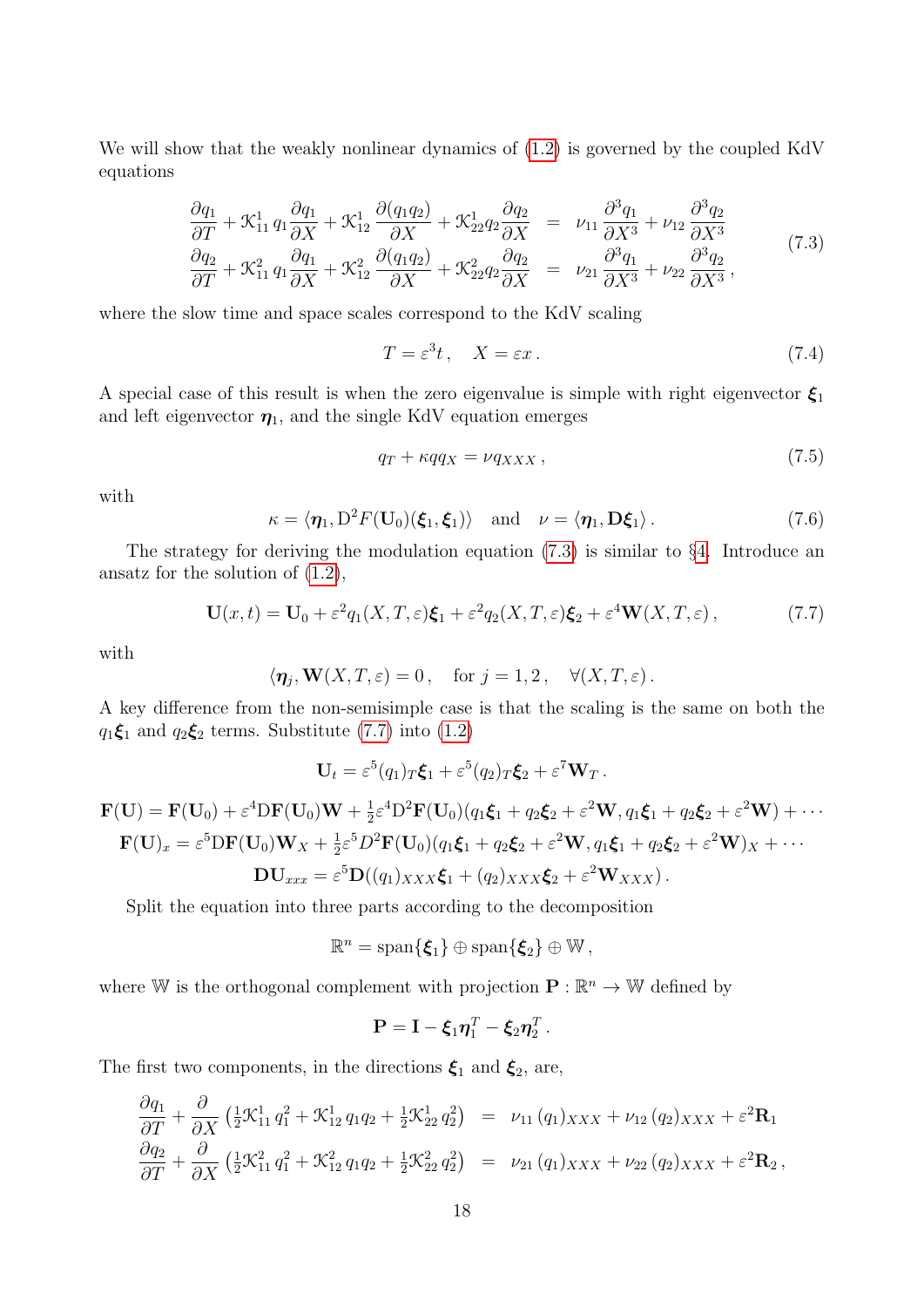where the coefficients are as defined in  $(7.2)$ . The component in the W direction, after dividing by  $\varepsilon^5$ , is

$$
\frac{d}{dX}\left[\mathbf{PDF}(\mathbf{U}_0)\mathbf{W} + \frac{1}{2}\mathbf{PD}^2\mathbf{F}(\mathbf{U}_0)(q_1\boldsymbol{\xi}_1 + q_2\boldsymbol{\xi}_2, q_1\boldsymbol{\xi}_1 + q_2\boldsymbol{\xi}_2) - \mathbf{PD}((q_1)_{XXX}\boldsymbol{\xi}_1 + (q_2)_{XXX}\boldsymbol{\xi}_2)\right] = \varepsilon^2 \mathbf{R}_3.
$$

Since  $PDF(U_0)$  is invertible, the W equation is solvable for W as a function of  $q_1$  and  $q_2$  to leading order. This asymptotic validity is confirmed by introducing a perturbation expansion for  $q_1$ ,  $q_2$  and **W**,

$$
q_1(X, T, \varepsilon) = q_1^0(X, T) + \varepsilon q_1^1(X, T) + \mathcal{O}(\varepsilon^2),
$$
  
\n
$$
q_2(X, T, \varepsilon) = q_2^0(X, T) + \varepsilon q_2^1(X, T) + \mathcal{O}(\varepsilon^2),
$$
  
\n
$$
\mathbf{W}(X, T, \varepsilon) = \mathbf{W}_0(X, T) + \varepsilon \mathbf{W}_1(X, T) + \mathcal{O}(\varepsilon^2),
$$

Substitution shows that  $q_1^0$  and  $q_2^0$  satisfy the coupled KdV equation and  $\mathbf{W}_0$  can be determined as a function of  $q_1^0$  and  $q_2^0$ . In principle the higher-order terms  $(q_1^n, q_2^n, \mathbf{W}_n)$  can be solved term by term to any order with the above coupled KdV equation the asymptotically correct leading order term, although convergence of this asymptotic series is outside the scope of this paper. Replacing  $q_1^0(X,T) \equiv q_1(X,T,0)$  and  $q_2^0(X,T) \equiv q_2(X,T,0)$  gives the coupled KdV equation [\(7.3\)](#page-17-2) as the appropriate modulation equation for the weakly nonlinear dynamics near double semisimple criticality.

The KdV equation and coupled KdV equations derived in [\(7.5\)](#page-17-0) and [\(7.3\)](#page-17-2) are relative to a frame of reference fixed in space.

### <span id="page-18-0"></span>8 Three-layer SWEs with a free surface

In this section the case of shallow water with three layers of differing density and stable stratification is considered. We find that there is a wide range of parameter values for which double criticality occurs.



<span id="page-18-1"></span>Figure 3: Schematic of the flowfield for three-layer shallow water hydrodynamics.

Let  $\rho_j$ ,  $h_j(x,t)$  and  $u_j(x,t)$  be the density, depth and horizontal velocity in each layer, as shown in the schematic in Figure [3,](#page-18-1) with stable stratification

$$
\rho_1 > \rho_2 > \rho_3 > 0. \tag{8.1}
$$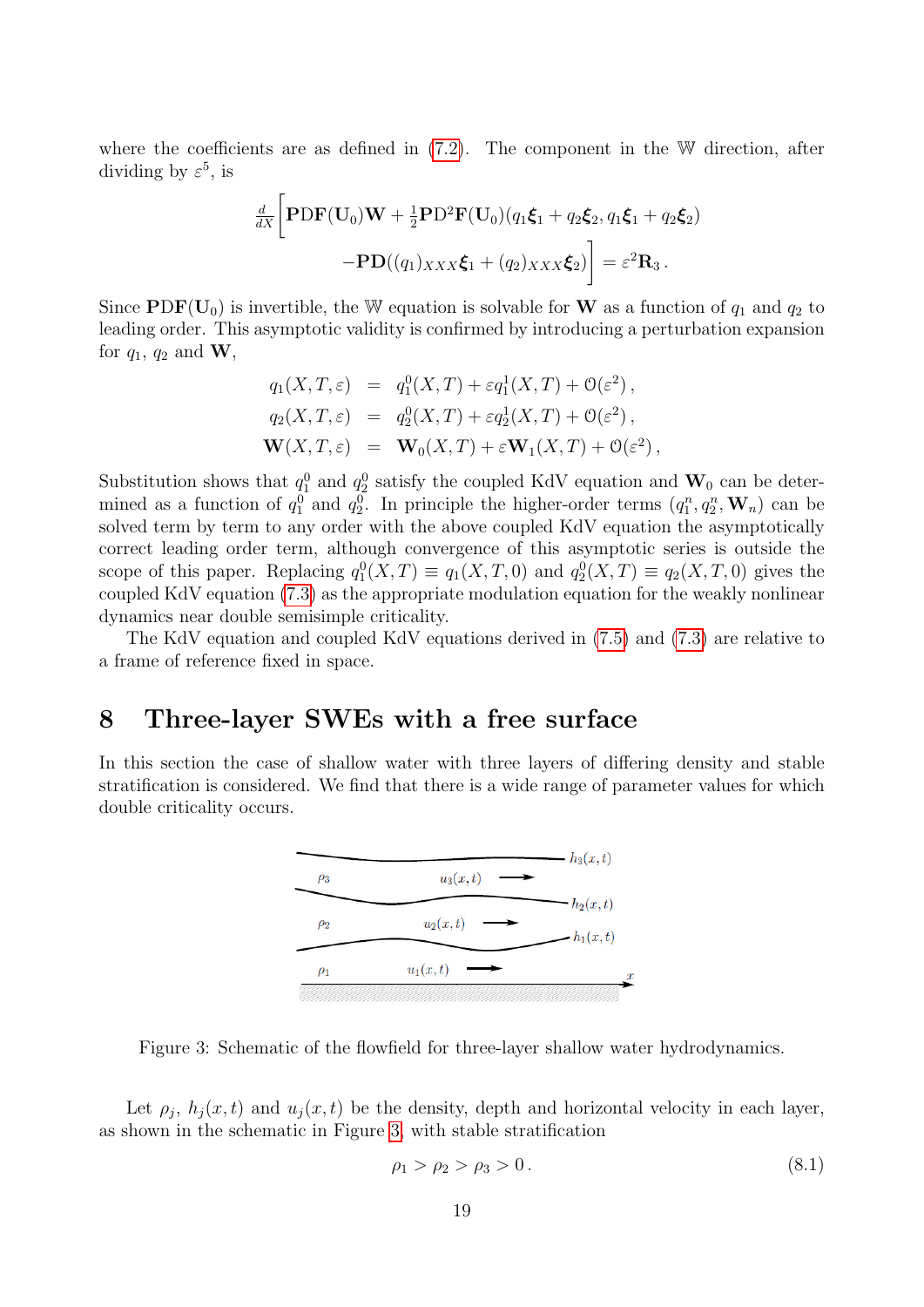The governing equations can be written in the form [\(1.2\)](#page-1-0)

$$
\mathbf{U}_t + \mathbf{F}(\mathbf{U})_x = \mathbf{D}\mathbf{U}_{xxx}, \quad \mathbf{U} \in \mathbb{R}^6, \tag{8.2}
$$

with

$$
\mathbf{U} = \begin{pmatrix} h_1 \\ h_2 \\ h_3 \\ u_1 \\ u_2 \\ u_3 \end{pmatrix} \quad \text{and} \quad \mathbf{F}(\mathbf{U}) = \begin{pmatrix} h_1 u_1 \\ h_2 u_2 \\ h_3 u_3 \\ \frac{1}{2} u_1^2 + gh_1 + r_2 gh_2 + r_3 gh_3 \\ \frac{1}{2} u_2^2 + gh_1 + gh_2 + \frac{r_3}{r_2} gh_3 \\ \frac{1}{2} u_3^2 + gh_1 + gh_2 + gh_3 \end{pmatrix}
$$

where  $r_2 = \rho_2/\rho_1$  and  $r_3 = \rho_3/\rho_1$ , and g is the gravitational constant. These equations are derived (for any number of layers) in Baines [\[2,](#page-27-2) [3\]](#page-27-3).

A derivation of the dispersion matrix D for this case is outside the scope of this paper. Indeed, as far as we are aware there are no derivations in the literature of the dispersive terms for three-layer shallow water flow with a free surface. Here, it is assumed that  **is a** given constant matrix, and conditions for double criticality are derived as they are based on the flux vector only.

### 8.1 Parameter conditions for double criticality

Let  $\mathbf{U}_0 = (h_1^0, h_2^0, h_3^0, u_1^0, u_2^0, u_3^0)$  be a constant uniform state, and look at the derivative of the flux vector evaluated on this state,

<span id="page-19-1"></span>
$$
\mathbf{DF}(\mathbf{U}_0) = \begin{bmatrix} u_1^0 & 0 & 0 & h_1^0 & 0 & 0 \\ 0 & u_2^0 & 0 & 0 & h_2^0 & 0 \\ 0 & 0 & u_3^0 & 0 & 0 & h_3^0 \\ g & g r_2 & g r_3 & u_1^0 & 0 & 0 \\ g & g & g r_3/r_2 & 0 & u_2^0 & 0 \\ g & g & g & 0 & 0 & u_3^0 \end{bmatrix} . \tag{8.3}
$$

Here and henceforth the superscripts on  $h_j$  and  $u_j$  will be dropped to lighten notation, and moreover the same symbols  $h_j, u_j, j = 1, 2, 3$ , will be used for both the constant state and special values at which criticality and double criticality occur, with the distinction clear from the context. A constant state  $U_0$  is critical if  $(1.6)$  is satisfied with

$$
\det(\mathbf{DF}(\mathbf{U}_0)) = g^3 h_1 h_2 h_3 \left[ (F_1^2 - 1) \left( (F_2^2 - 1)(F_3^2 - 1) - \frac{r_3}{r_2} \right) - r_2 \left( F_3^2 - 1 + \frac{r_3}{r_2} \right) - r_3 F_2^2 \right],
$$
\n(8.4)

and so parameter values at simple criticality satisfy

<span id="page-19-0"></span>
$$
(1 - F_1^2) \left( (1 - F_2^2)(1 - F_3^2) - \frac{r_3}{r_2} \right) + r_2 \left( F_3^2 - 1 + \frac{r_3}{r_2} \right) + r_3 F_2^2 = 0, \tag{8.5}
$$

where  $F_i$  corresponds to the Froude number in each layer,

$$
F_j^2 = \frac{u_j^2}{gh_j}.
$$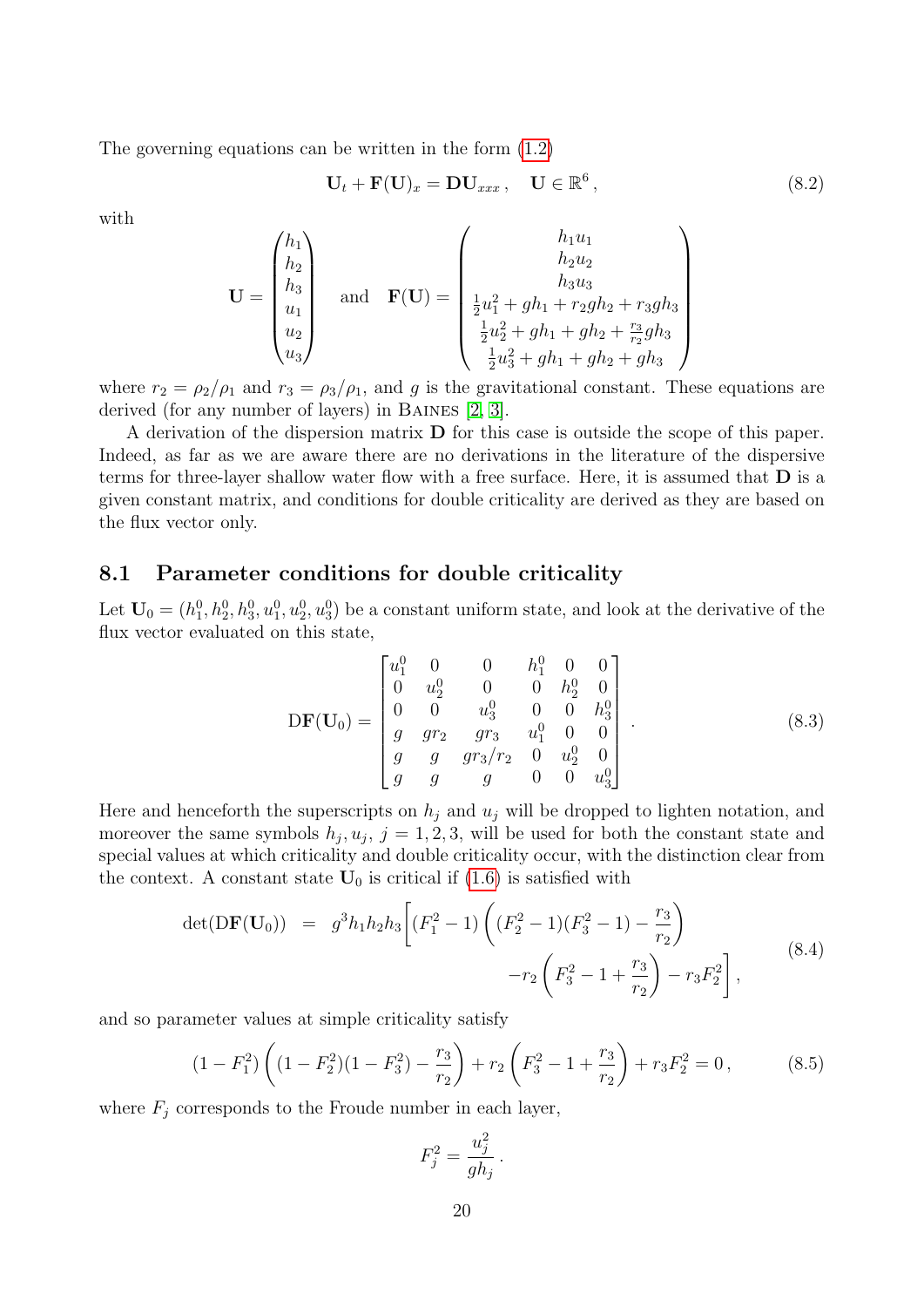This condition for criticality agrees with that in BENTON [\[6\]](#page-28-11) (Benton's strategy is to first reduce the  $6 \times 6$  matrix to a  $3 \times 3$  matrix as in equation [\(8.12\)](#page-21-0) below).

Parameter values satisfying [\(8.5\)](#page-19-0) but  $\Delta'(0) \neq 0$  correspond to simple criticality at which a single KdV equation can be expected to emerge. Here the interest is in double criticality. Computing  $\Delta'(\lambda)$  at  $\lambda = 0$  and dividing the expression by  $g^3 h_1 h_2 h_3$ , which is nonzero, the condition  $\Delta'(0) = 0$  reduces to

<span id="page-20-0"></span>
$$
\frac{2u_1}{gh_1} \left( (1 - F_2^2)(1 - F_3^2) - \frac{r_3}{r_2} \right)
$$
  
 
$$
+ \frac{2u_2}{gh_2} \left( (1 - F_1^2)(1 - F_3^2) - r_3 \right)
$$
  
 
$$
+ \frac{2u_3}{gh_3} \left( (1 - F_1^2)(1 - F_2^2) - r_2 \right) = 0.
$$
 (8.6)

#### 8.1.1 An example of double criticality

The range of parameter values satisfying the two conditions [\(8.5\)](#page-19-0) and [\(8.6\)](#page-20-0) is extensive. Here, an example of parameter values is computed.

First take the velocity in the middle layer to be zero:  $F_2 = 0$ . In this case two 2 layer flows are embedded in the 3 layer flow and double criticality is then an interaction between the upper layer and lower layer criticality.

With  $F_2 = 0$ , the first condition [\(8.5\)](#page-19-0) factorizes into

<span id="page-20-1"></span>
$$
\left(F_3^2 - 1 + \frac{r_3}{r_2}\right)\left(F_1^2 - 1 + r_2\right) = 0.
$$
\n(8.7)

This equation is satisfied by either

$$
F_3^2 = 1 - \frac{r_3}{r_2}
$$
 or  $F_1^2 = 1 - r_2$ , (or both).

The second condition [\(8.6\)](#page-20-0) reduces to

<span id="page-20-2"></span>
$$
\frac{2u_1}{gh_1} \left( F_3^2 - 1 + \frac{r_3}{r_2} \right) + \frac{2u_3}{gh_3} \left( F_1^2 - 1 + r_2 \right) = 0. \tag{8.8}
$$

In fact the two equations [\(8.7\)](#page-20-1) and [\(8.8\)](#page-20-2) can not be both satisfied unless both factors in [\(8.7\)](#page-20-1) are zero. Hence one solution for double criticality is

<span id="page-20-4"></span>
$$
F_1^2 = 1 - r_2, \quad F_2^2 = 0, \quad F_3^2 = 1 - \frac{r_3}{r_2}.
$$
\n(8.9)

However, the distinction between semisimple double criticality and non-semisimple double criticality can be made only by computing the eigenvectors.

### 8.2 Geometric eigenvector(s) at double criticality

To determine geometric multiplicity the kernel of  $DF(U_0)$  needs to be computed. Let  $\xi \in \mathbb{R}^6$ be an eigenvector of  $DF(U_0)$ ,

<span id="page-20-3"></span>
$$
DF(\mathbf{U}_0)\boldsymbol{\xi} = 0, \qquad (8.10)
$$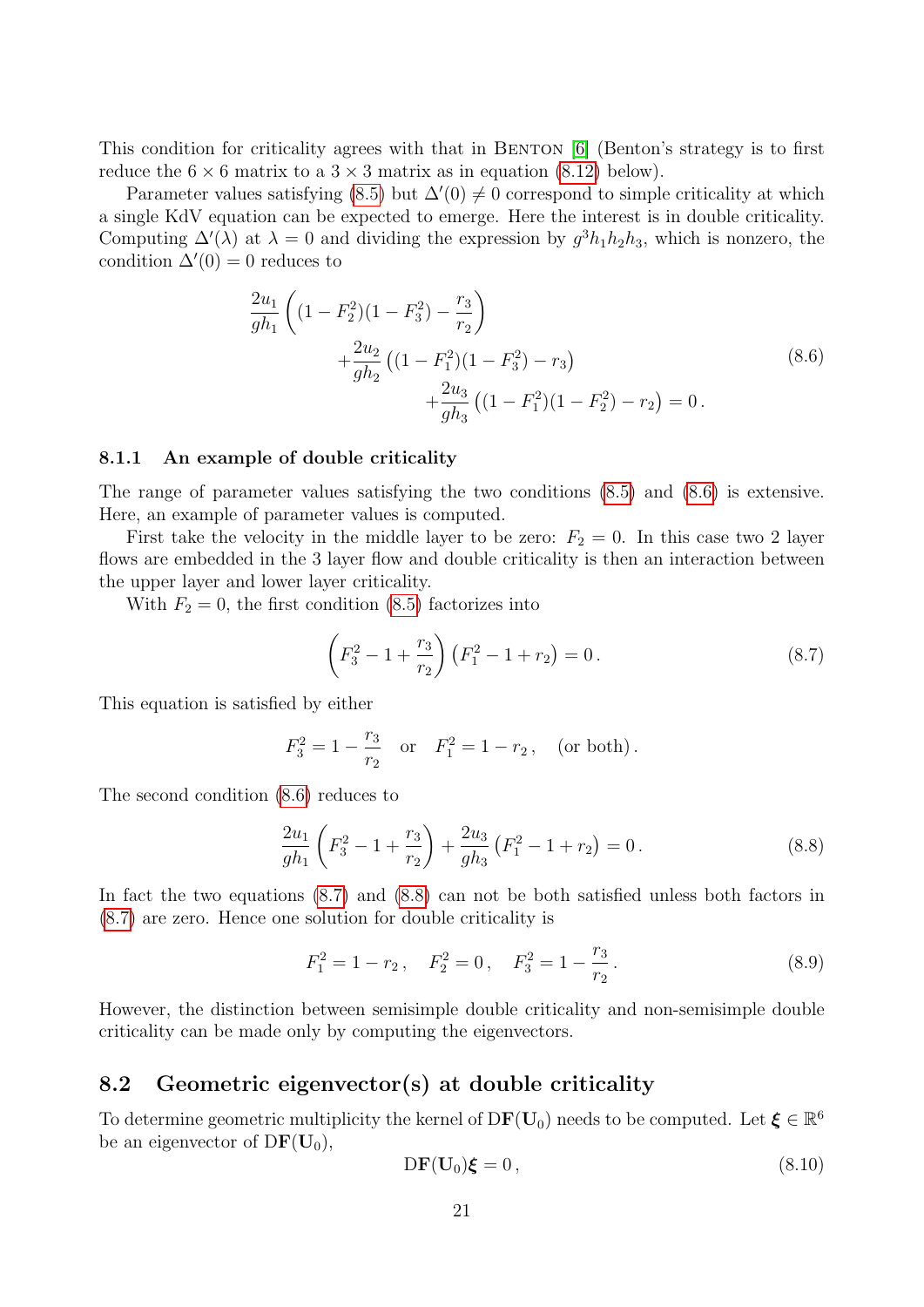with  $DF(U_0)$  given in [\(8.3\)](#page-19-1). Since  $h_1$ ,  $h_2$  and  $h_3$  are strictly positive the first three equations in [\(8.10\)](#page-20-3) can be solved to give

$$
\xi_{j+3} = -p_j \xi_j, \quad j = 1, 2, 3, \quad p_j = \frac{u_j}{h_j}.
$$
\n(8.11)

Substitution into the other three equations in  $(8.10)$  then gives a  $3 \times 3$  system

<span id="page-21-0"></span>
$$
\begin{bmatrix}\n1 - F_1^2 & r_2 & r_3 \\
1 & 1 - F_2^2 & \frac{r_3}{r_2} \\
1 & 1 & 1 - F_3^2\n\end{bmatrix}\n\begin{pmatrix}\n\xi_1 \\
\xi_2 \\
\xi_3\n\end{pmatrix} = 0.
$$
\n(8.12)

Eliminate  $\xi_2$  using the third equation,

$$
\xi_2 = -\xi_1 - (1 - F_3^2)\xi_3, \qquad (8.13)
$$

and substitute into the first two equations, giving the  $2 \times 2$  system

<span id="page-21-1"></span>
$$
\begin{bmatrix}\nF_2^2 & \frac{r_3}{r_2} - (1 - F_2^2)(1 - F_3^2) \\
1 - r_2 - F_1^2 & r_3 - r_2(1 - F_3^2)\n\end{bmatrix}\n\begin{bmatrix}\n\xi_1 \\
\xi_3\n\end{bmatrix} = 0,
$$
\n(8.14)

The geometric multiplicity is determined by the number of independent solutions of [\(8.14\)](#page-21-1). When the conditions [\(8.9\)](#page-20-4) are satisfied, the  $2 \times 2$  matrix on the left-hand side of [\(8.14\)](#page-21-1) vanishes giving two independent solutions, and hence the example [\(8.9\)](#page-20-4) corresponds to the semisimple case. Before proceeding to computing the eigenvectors in this case, we first identify parameter values where the double criticality can be non-semisimple.

### 8.3 The non-semisimple case – an example

Since  $F_2 = 0$  leads to semisimple double criticality, take  $F_3 = 0$ , simplifying the double criticality conditions [\(8.5\)](#page-19-0) and [\(8.6\)](#page-20-0) to

<span id="page-21-2"></span>
$$
(1 - F_1^2) \left( (1 - F_2^2) - \frac{r_3}{r_2} \right) + (r_3 - r_2) + r_3 F_2^2 = 0, \qquad (8.15)
$$

and

<span id="page-21-3"></span>
$$
\frac{2u_1}{gh_1} \left( 1 - F_2^2 - \frac{r_3}{r_2} \right) + \frac{2u_2}{gh_2} \left( 1 - F_1^2 - r_3 \right) = 0. \tag{8.16}
$$

The criticality condition [\(8.15\)](#page-21-2) can be factorized into

$$
(F_1^2 - 1 + r_3) \left( F_2^2 - 1 + \frac{r_3}{r_2} \right) = r_2 + \frac{r_3^2}{r_2} - 2r_3 \, .
$$

Plotting in the  $(F_1, F_2)$  plane gives two families of curves. Intersection with [\(8.16\)](#page-21-3) then gives points of double criticality. For example, take

<span id="page-21-4"></span>
$$
r_2 = \frac{1}{2}
$$
,  $F_1^2 = r_3$ ,  $F_2^2 = \frac{1}{2} - r_3$ ,  $F_3 = 0$ , and  $r_3 \neq \frac{1}{2}$ . (8.17)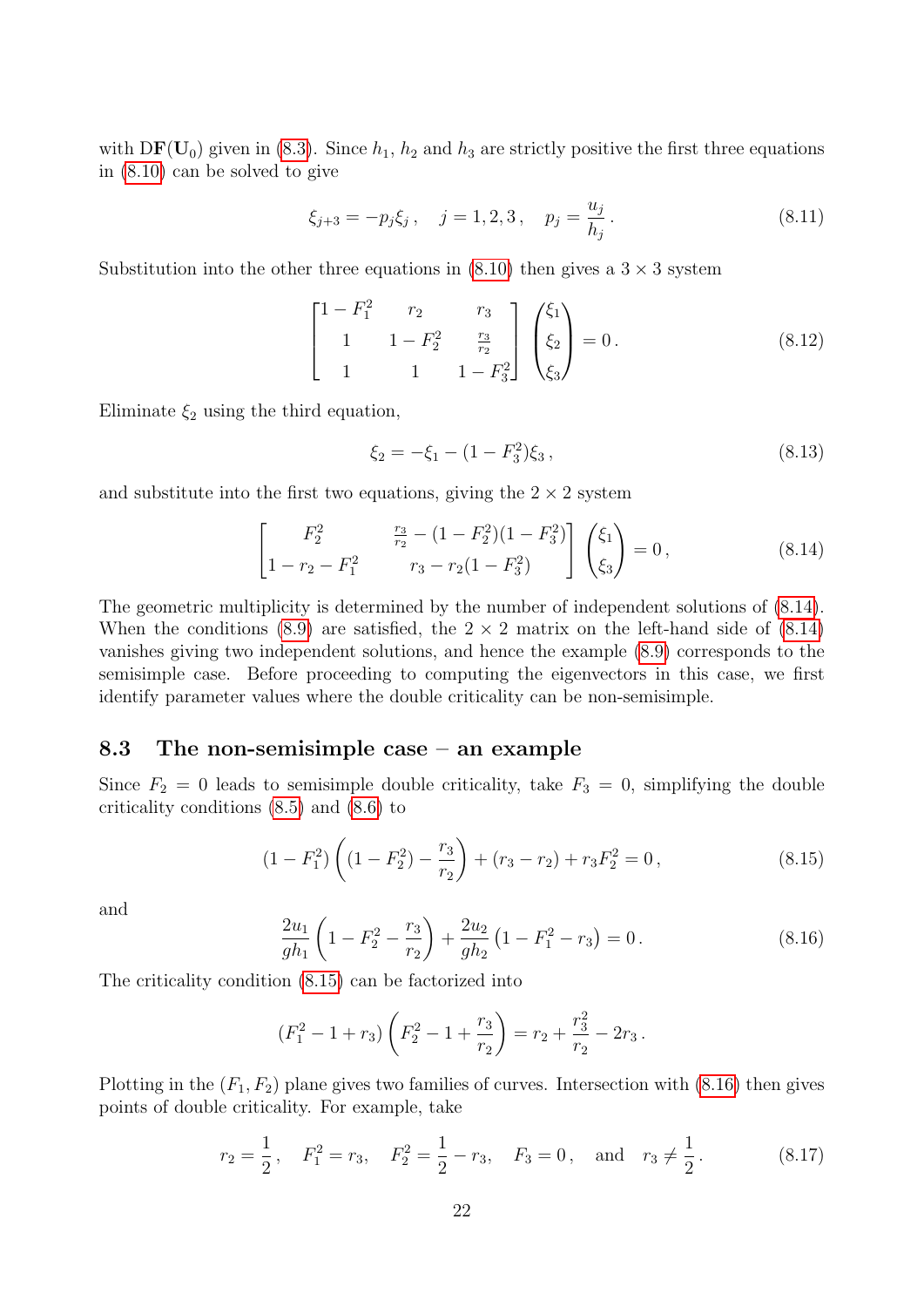At these values, the conditions [\(8.15\)](#page-21-2) and [\(8.16\)](#page-21-3) are satisfied with the additional requirement

<span id="page-22-0"></span>
$$
2\frac{u_2}{h_2} + \frac{u_1}{h_1} = 0.
$$
\n(8.18)

With the parameter values [\(8.17\)](#page-21-4) and the parameter constraint [\(8.18\)](#page-22-0) the kernel of  $DF(U_0)$ is one dimensional, and the generalised eigenvectors are found to be

$$
\hat{\xi}_1 = \begin{pmatrix} 1 \\ -2 \\ 1 \\ -p_1 \\ 2p_2 \\ 0 \end{pmatrix}, \quad \hat{\xi}_2 = \frac{1}{g(1-2r_3)} \begin{pmatrix} -2p_1 \\ 0 \\ 2p_1 \\ \frac{g(1-2r_3)}{h_1} + 2p_1^2 \\ -\frac{2g(1-2r_3)}{h_2} \\ \frac{g(1-2r_3)}{h_3} \end{pmatrix},
$$

where

$$
p_j = \frac{u_j}{h_j}, \quad j = 1, 2, 3.
$$

The kernel of  $DF(\mathbf{U}_0)^T$  is also one-dimensional with generalized eigenvectors

$$
\widehat{\eta}_1 = \begin{pmatrix}\n-\frac{2p_1^2}{g(1-2r_3)} - \frac{1}{h_1} \\
\frac{1}{h_2} \\
-\frac{r_3}{h_3} \\
\frac{2p_1}{g(1-2r_3)} \\
0 \\
-\frac{2p_1r_3}{g(1-2r_3)}\n\end{pmatrix}, \quad \widehat{\eta}_2 = \begin{pmatrix}\np_1 \\
-p_2 \\
0 \\
-1 \\
1 \\
-r_3\n\end{pmatrix}.
$$

Now use the algorithm in Appendix [A](#page-25-0) to normalize these vectors. Without loss of generality take  $a = 1$  and  $d = 0$ . Then the normalized generalized eigenvectors are

$$
\boldsymbol{\xi}_1 = \widehat{\boldsymbol{\xi}}_1, \quad \boldsymbol{\xi}_2 = \widehat{\boldsymbol{\xi}}_2 + b\widehat{\boldsymbol{\xi}}_1, \quad \boldsymbol{\eta}_1 = c\widehat{\boldsymbol{\eta}}_1, \quad \boldsymbol{\eta}_2 = c\widehat{\boldsymbol{\eta}}_2.
$$

The normalization [\(1.8\)](#page-26-0) then requires

$$
c = -\frac{gh_1h_2h_3(1 - 2r_3)}{4p_1^2h_1h_2h_3 + g(1 - 2r_3)(r_3h_1h_2 + 2h_1h_3 + h_2h_3)},
$$
\n(8.19)

and

$$
b = -\frac{4cp_1}{g(1-2r_3)} \left[ \frac{2r_3}{h_1(1-2r_3)} + \frac{1}{h_1} - \frac{r_3}{h_3} \right].
$$
 (8.20)

This case,  $F_3 = 0$ , effectively embeds the two-layer example from §[6](#page-11-0) in the three-layer problem, and the two streams are required to go in opposite directions: the constraint [\(8.18\)](#page-22-0) requires  $u_1u_2 < 0$  and so the uniform flow is Kelvin-Helmholz unstable.

#### 8.3.1 The form of the emergent Boussinesq equation

The nonlinear coefficient of the two-way Boussinesq equation can be calculated using the formula [\(4.6\)](#page-6-5). The coefficient of the nonlinearity is found to be

$$
\kappa := \frac{1}{2} \langle \eta_2, D^2 \mathbf{F}(\mathbf{U}_0)(\boldsymbol{\xi}_1, \boldsymbol{\xi}_1) \rangle = \frac{c}{2p_1} (p_1^3 - 4p_2^3) = 3cp_2^2,
$$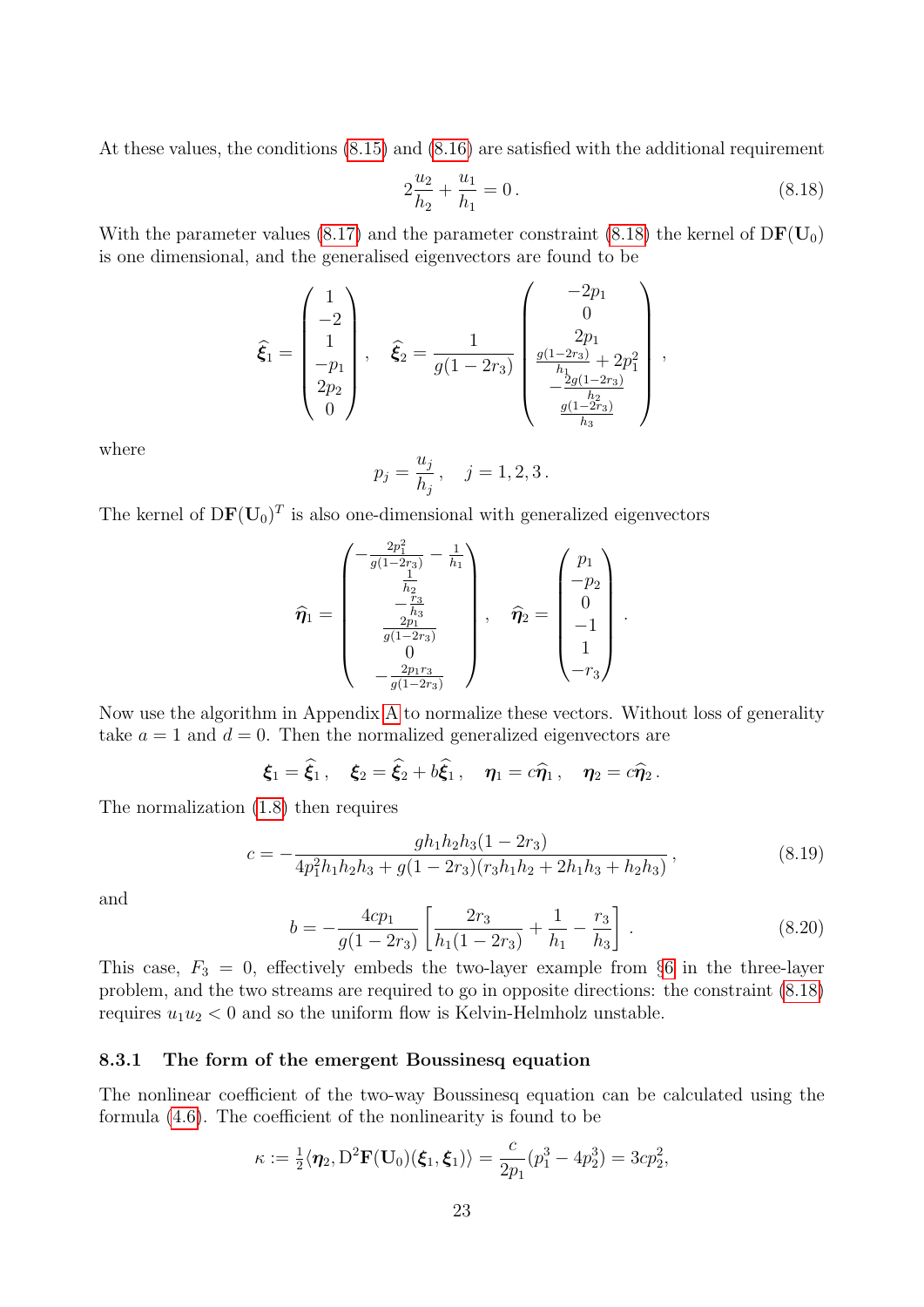by using  $(8.18)$ . The dispersion coefficient  $\nu$  requires an explcit expression for the dispersion matrix **D**. The important property of  $\nu$  is its sign, and taking a clue from the two-layer case and the presence of Kelvin-Helmholz instability, it is expected that  $\nu < 0$  in this case. Therefore the emergent Boussinesq model for three layered flow is

$$
q_{TT} \left(\nu \, q_{XX} - 3c p_2^2 q^2\right)_{XX} = 0\,,\tag{8.21}
$$

with the conjecture that  $\nu < 0$ . As in the two-layer case the emergent Boussinesq equations was a wide range of interesting solutions [\[7,](#page-28-13) [24,](#page-29-7) [23\]](#page-29-1).

### 8.4 The semsimple case – an example

At the special case [\(8.9\)](#page-20-4) it is clear that there are two independent solutions, giving the semisimple case. In this subsection the eigenvectors are calculated and the potential form of the emergent coupled KdV equation given. Fix the parameter values at

<span id="page-23-0"></span>
$$
u_2 = 0
$$
,  $F_1^2 = 1 - r_2$ ,  $F_3^2 = 1 - \frac{r_3}{r_2}$ . (8.22)

It is now straightforward to calculate the eigenvectors

$$
\boldsymbol{\xi}_1 = \begin{pmatrix} 1 \\ -1 \\ 0 \\ -u_1/h_1 \\ 0 \\ 0 \end{pmatrix}, \quad \boldsymbol{\xi}_2 = \begin{pmatrix} 0 \\ -r_3/r_2 \\ 1 \\ 0 \\ 0 \\ -u_3/h_3 \end{pmatrix},
$$

and the adjoint eigenvectors, which satisfy

$$
\mathrm{D}\mathbf{F}(\mathbf{U}_0)^T\boldsymbol{\eta}=0\,,
$$

are

$$
\eta_1 = \frac{h_1}{2u_1} \begin{pmatrix} u_1/h_1 \\ 0 \\ 0 \\ -1 \\ r_2 \\ 0 \end{pmatrix}, \quad \eta_2 = \frac{h_3}{2u_3} \begin{pmatrix} 0 \\ 0 \\ u_3/h_3 \\ 0 \\ 1 \\ -1 \end{pmatrix}.
$$

They have been normalised to satisfy [\(1.8\)](#page-26-0).

### 8.4.1 The form of the emergent coupled KdV

The nonlinearity in the reduced system in the semisimple case is

$$
\frac{\partial}{\partial x} \left( \frac{1}{2} \mathcal{K}_{11}^1 q_1^2 + \mathcal{K}_{12}^1 q_1 q_2 + \frac{1}{2} \mathcal{K}_{22}^1 q_2^2 \right) \n\frac{\partial}{\partial x} \left( \frac{1}{2} \mathcal{K}_{11}^2 q_1^2 + \mathcal{K}_{12}^2 q_1 q_2 + \frac{1}{2} \mathcal{K}_{22}^2 q_2^2 \right)
$$
\n(8.23)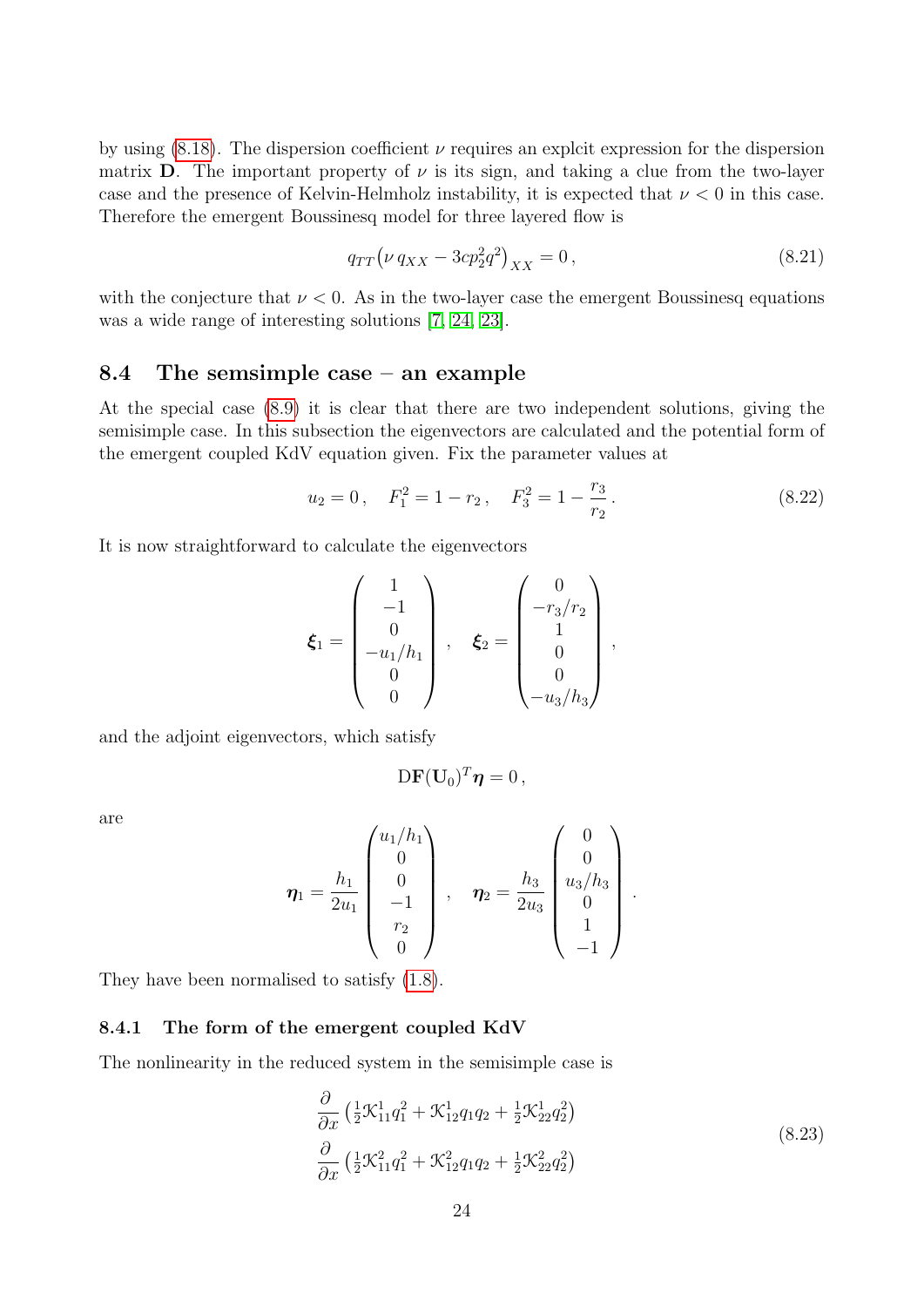where  $\mathcal{K}_{ij}^k$  is defined in [\(7.2\)](#page-16-2). Only 2 out of 6  $\mathcal{K}_{ij}^k$  coefficients are nonzero in this case. Computing we find

$$
\mathcal{K}_{11}^1 = -\frac{3}{2} \frac{u_1}{h_1}, \quad \mathcal{K}_{12}^1 = 0, \quad \mathcal{K}_{22}^1 = 0
$$
  
 $\mathcal{K}_{11}^2 = 0, \quad \mathcal{K}_{12}^2 = 0, \quad \mathcal{K}_{22}^2 = -\frac{3}{2} \frac{u_3}{h_3},$ 

where  $u_1, u_3$  and  $h_1, h_3$  satisfy the constraints [\(8.22\)](#page-23-0). Hence, the coupled KdV equations for three-layer shallow water at the parameter values [\(8.22\)](#page-23-0) are

<span id="page-24-0"></span>
$$
(q_1)_T - \frac{3u_1}{2h_1}q_1(q_1)_x = \nu_{11}(q_1)_{XXX} + \nu_{12}(q_2)_{XXX}
$$
  

$$
(q_2)_T - \frac{3u_3}{2h_3}q_2(q_2)_x = \nu_{21}(q_1)_{XXX} + \nu_{22}(q_2)_{XXX}.
$$
 (8.24)

The coefficients of the nonlinearity agree with the results in GRIMSHAW [\[17\]](#page-28-0). In [17] coupled KdV equations for the case of three layers with a rigid lid are derived and in that case the coefficients of the nonlinearity are as in [\(8.24\)](#page-24-0) but  $\mathcal{K}_{22}^2$  has a positive sign but ROGER Grimshaw (private communication) has confirmed that he also finds a negative sign for  $\mathcal{K}_{22}^2$  when the upper layer is free. In [\[17\]](#page-28-0) the coefficients of the dispersion terms in [\(8.24\)](#page-24-0) are also calculated, as well as unfolding terms.

## 9 Concluding remarks

A theory has been presented that reduces the class of PDEs [\(1.2\)](#page-1-0), in the neighborhood of uniform flows, to KdV, coupled KdV, or two-way Boussinesq depending on the structure of the zero eigenvalues of the Jacobian of the flux vector. The theory is relative a fixed frame of reference. The theory can be enriched by working relative to a moving frame. With the shift  $x \mapsto x - ct$ , the system of PDEs [\(1.2\)](#page-1-0) becomes

$$
\mathbf{U}_t + \left[\mathbf{F}(\mathbf{U}) - c\mathbf{U}\right]_x = \mathbf{D}\mathbf{U}_{xxx}, \quad \mathbf{U} \in \mathbb{R}^n. \tag{9.1}
$$

The theory then goes through with  $\mathbf{F}(\mathbf{U})$  replaced by  $\mathbf{\hat{F}}(\mathbf{U}, c) = \mathbf{F}(\mathbf{U}) - c\mathbf{U}$  with the additional parameter c. Criticality and double criticality are then relative to the moving frame.

The theory in this paper is based on the class of PDEs [\(1.2\)](#page-1-0). However, the key features are (a) a class of uniform flows or parallel flows, (b) zero eigenvalues of the linearization about the basic state, (c) the algebraic multiplicity and geometric multiplicity of the zero eigenvalues, and (d) the form of the ansatz in [\(4.2\)](#page-6-3) and [\(7.7\)](#page-17-3). All these features should extend with appropriate modification to other systems of PDEs including the full Euler equations.

The theory can be extended to the case of PDEs of the type  $(1.2)$  in two space dimensions and time. The natural extension of [\(1.2\)](#page-1-0) is

$$
\mathbf{U}_t+(\mathbf{F}(\mathbf{U}))_x+(\mathbf{G}(\mathbf{U}))_y=\mathbf{D}_1\mathbf{U}_{xxx}+\mathbf{D}_2\mathbf{U}_{xxy}+\mathbf{D}_3\mathbf{U}_{xyy}+\mathbf{D}_4\mathbf{U}_{yyy}\,,\quad \mathbf{U}\in\mathbb{R}^n\,,
$$

where  $\mathbf{F}(\mathbf{U})$  and  $\mathbf{G}(\mathbf{U})$  are the flux vectors in the x and y directions respectively. The constant vectors  $\mathbf{U}_0 \in \mathbb{R}^n$  are still exact solutions. When either of the flux vectors is degenerate (either det $[DF(U_0)] = 0$  or det $[DG(U_0)] = 0$ ) then the strategy of this paper generalizes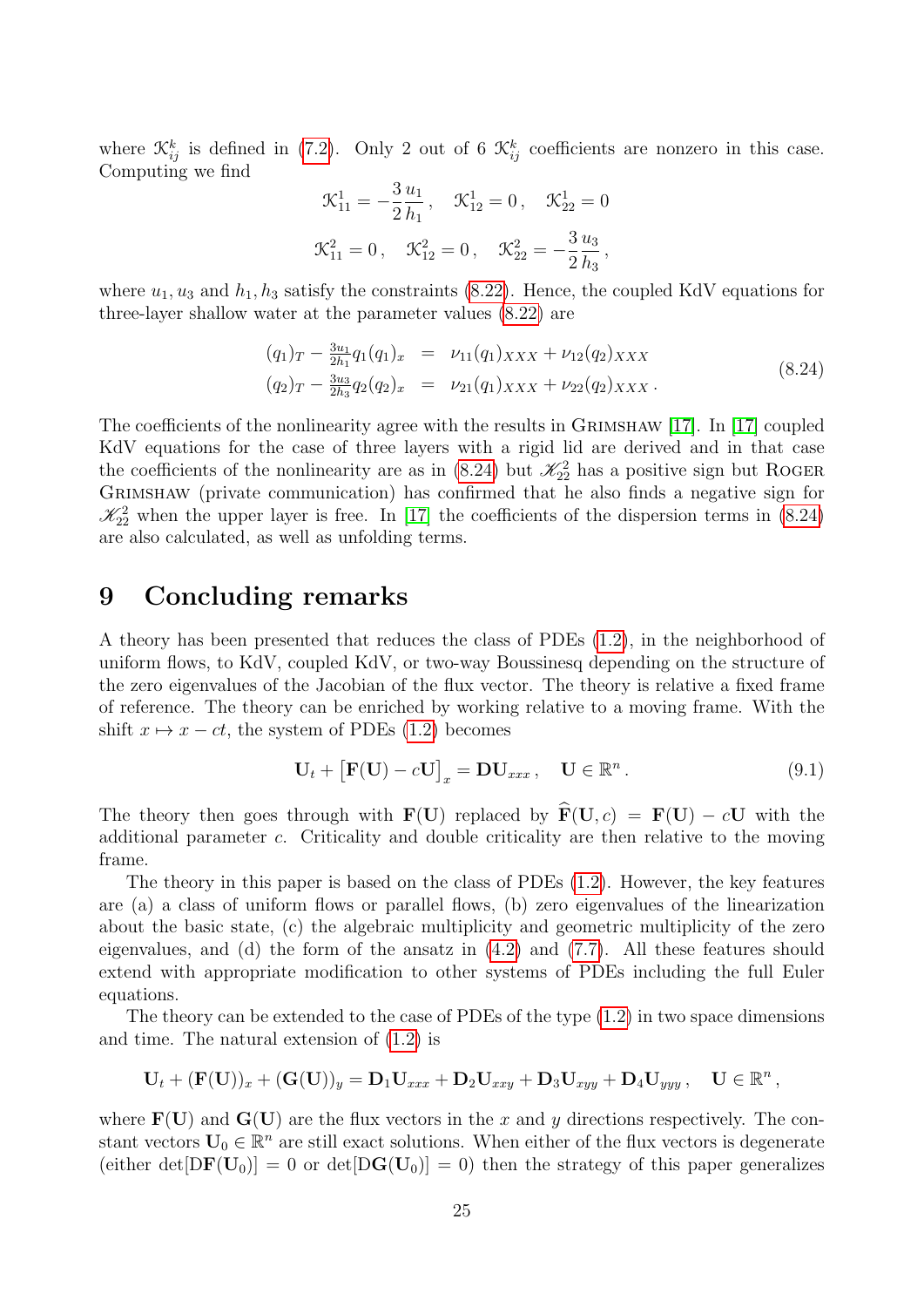with appropriate choice of scaling and ansatz. The full details of this generalization will be considered elsewhere, but one can speculate that this strategy will generate the Kadomtsev-Petviashvili equation, the  $2 + 1$  Boussinesq equation, and other potential coupled equations for higher order singularities.

The interest in the reduction of [\(1.2\)](#page-1-0) or the full Euler equations to the two-way Boussinesq or coupled KdV is that the reduced equations are easier to analyze and their range of solutions give clues to related solutions in the full system. For example the 2-way Boussinesq equation has a vast range of interesting solutions: solitary wave solutions, has blow-up for some initial data and global existence for other initial data, and it is known to be completely integrable, and has a vast range of multi-pulse and multi-periodic solutions (e.g. [\[7,](#page-28-13) [8,](#page-28-14) [34,](#page-29-13) [24\]](#page-29-7)). Similarly the coupled KdV equation is known to have a wide range of solitary wave solutions [\[19\]](#page-28-2).

If  $DF(\mathbf{U}_0)$  has a zero eigenvalue of multiplicity N with N linearly independent eigenvectors, then the theory of  $\S7$  $\S7$  can be generalized to show that N coupled KdV equations arise in the weakly nonlinear problem. However, the number of independent parameters required becomes large. However, the case of three coupled KdV equations are of interest and have been analyzed in the literature [\[35\]](#page-29-14). A more interesting problem is when the geometric multiplicity is less than the algebraic multiplicity. For example when the algebraic multiplicity is three and geometric multiplicity is two, then the theory here suggests that the weakly nonlinear problem will have a two-way Boussinesq equation coupled to a KdV equation.

## Acknowledgements

The first author is grateful to Roger Grimshaw for sharing his insight and calculations on coupled KdV equations, and to Jerry Bona, Henrik Kalisch, and Guido Schneider for helpful discussions on the validity of the two-way Boussinesq equation as a model for shallow water waves. The second author is supported by a fully funded EPSRC PhD studentship from EPSRC grant EP/L505092/1, and the first author is partially supported by EPSRC grant EP/K008188/1,

Data statement: Details of the data associated with this paper and how to request access are available from the University of Surrey publications repository: [http://epubs.surrey.](http://epubs.surrey.ac.uk/) [ac.uk/](http://epubs.surrey.ac.uk/)

# $\mathcal{A}$ ppendix —

## <span id="page-25-0"></span>A Normalization of generalized eigenvectors

There is a subtlety in the normalisation of generalised eigenvectors and so the necessary theory is recorded here. Consider a general (non-symmetric)  $n \times n$  matrix **A** with characteristic polynomial

$$
\Delta(\lambda) = \det[\mathbf{A} - \lambda \mathbf{I}] = 0.
$$

Suppose zero is an eigenvalue of algebraic multiplicity two

$$
\Delta(0) = \Delta'(0) = 0 \quad \text{and} \quad \Delta''(0) \neq 0, \tag{1.1}
$$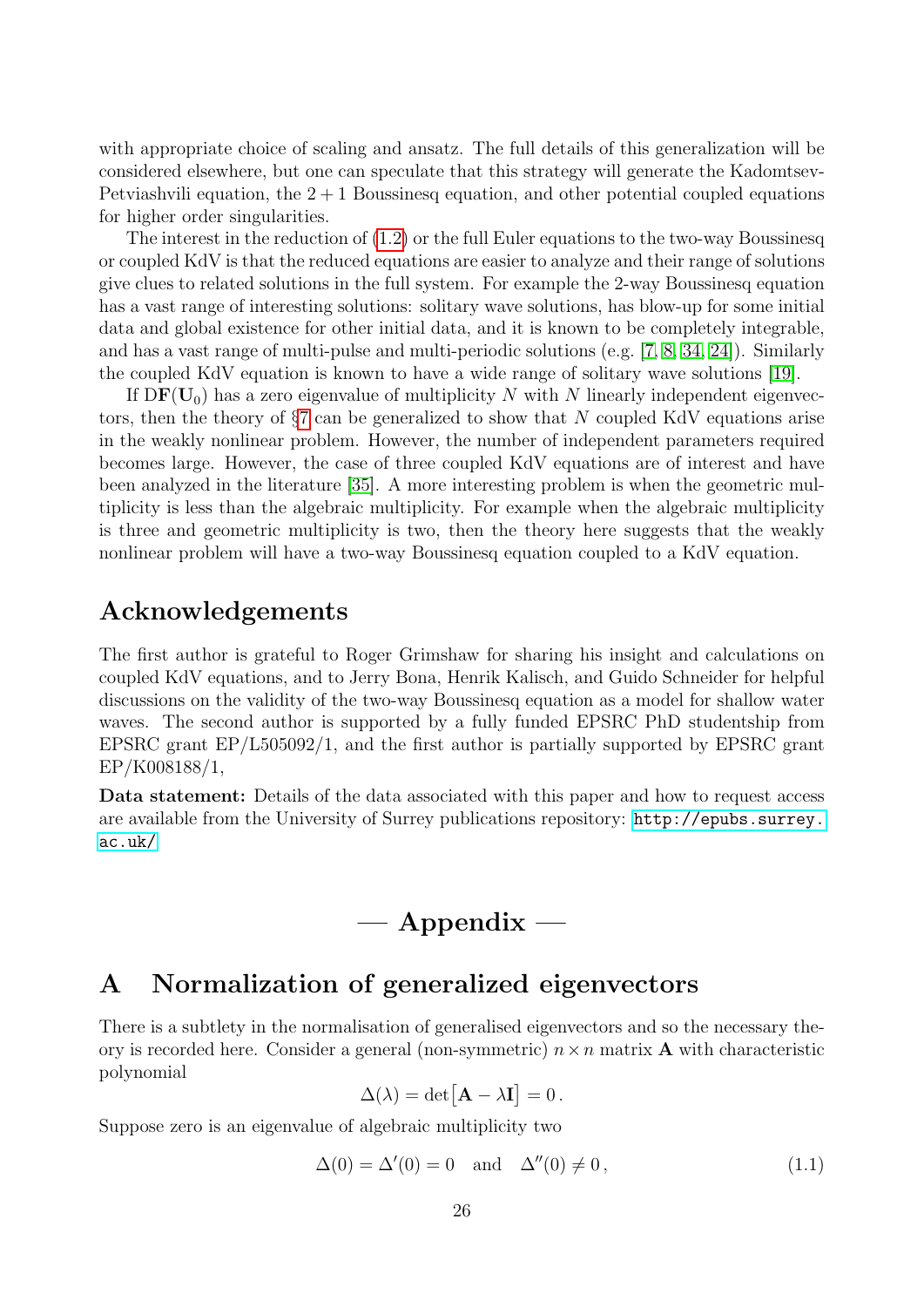but the geometric multiplicity (dimension of the kernel of  $A$ ) is one,

$$
\mathbf{A}\boldsymbol{\xi}_1 = 0. \tag{1.2}
$$

There exists a generalised eigenvector  $\xi_2$  satisfying

<span id="page-26-1"></span>
$$
\mathbf{A}\boldsymbol{\xi}_2 = \boldsymbol{\xi}_1. \tag{1.3}
$$

Since **A** is not symmetric, there exists adjoint eigenvectors  $\eta_1$  and  $\eta_2$  satisfying

$$
\mathbf{A}^T \boldsymbol{\eta}_2 = 0 \quad \text{and} \quad \mathbf{A}^T \boldsymbol{\eta}_1 = \boldsymbol{\eta}_2. \tag{1.4}
$$

Since  $\xi_2$  exists, the equation [\(1.3\)](#page-26-1) is solvable and so

$$
0 = \langle \mathbf{A}^T \boldsymbol{\eta}_2, \boldsymbol{\xi}_2 \rangle = \langle \boldsymbol{\eta}_2, \mathbf{A} \boldsymbol{\xi}_2 \rangle = \langle \boldsymbol{\eta}_2, \boldsymbol{\xi}_1 \rangle \Rightarrow \langle \boldsymbol{\eta}_2, \boldsymbol{\xi}_1 \rangle = 0. \tag{1.5}
$$

There is one other identity that follows from the definitions of the eigenvectors and adjoint eigenvectors

<span id="page-26-3"></span>
$$
\langle \eta_1, \xi_1 \rangle = \langle \eta_1, A \xi_2 \rangle = \langle A^T \eta_1, \xi_2 \rangle = \langle \eta_2, \xi_2 \rangle.
$$
 (1.6)

We are free to fix these two inner products, so take them to be unity,

<span id="page-26-2"></span>
$$
\langle \eta_1, \xi_1 \rangle = \langle \eta_2, \xi_2 \rangle = 1. \tag{1.7}
$$

The aim is to normalise the eigenvectors so that

<span id="page-26-0"></span>
$$
\langle \eta_i, \xi_j \rangle = \delta_{i,j}, \quad i, j = 1, 2. \tag{1.8}
$$

The tricky case is the normalisation  $\langle \eta_1, \xi_2 \rangle$ , since in general this inner product may not be zero.

To clarify the normalisation, it is necessary to make explicit the arbitrary constants. Let  $\widehat{\xi}_1$  be any fixed element in the kernel of **A**, then

$$
\boldsymbol{\xi}_1=a\dot{\boldsymbol{\xi}_1}\,,
$$

with a an arbitrary non-zero real number. Substituting into  $(1.3)$  gives

$$
\boldsymbol{\xi}_2 = a\widehat{\boldsymbol{\xi}}_2 + b\widehat{\boldsymbol{\xi}}_1\,,
$$

where  $\hat{\xi}_2$  is any fixed particular solution of  $\mathbf{A}\hat{\xi}_2 = \hat{\xi}_1$ , and b is an arbitrary (possibly zero) real number.

Introduce a similar construction for the adjoint eigenvectors

$$
\eta_2=c\widehat{\eta}_2\,,
$$

where c is an arbitrary non-zero real number and  $\hat{\eta}_2$  is any fixed element in the kernel of  ${\bf A}^T$ . Similarly

$$
\boldsymbol{\eta}_1 = c\widehat{\boldsymbol{\eta}}_1 + d\widehat{\boldsymbol{\eta}}_2\,,
$$

where  $\hat{\eta}_1$  is any fixed particular solution of  $\mathbf{A}^T \hat{\eta}_1 = \hat{\eta}_2$ , and d is any arbitrary (possibly zero) real number.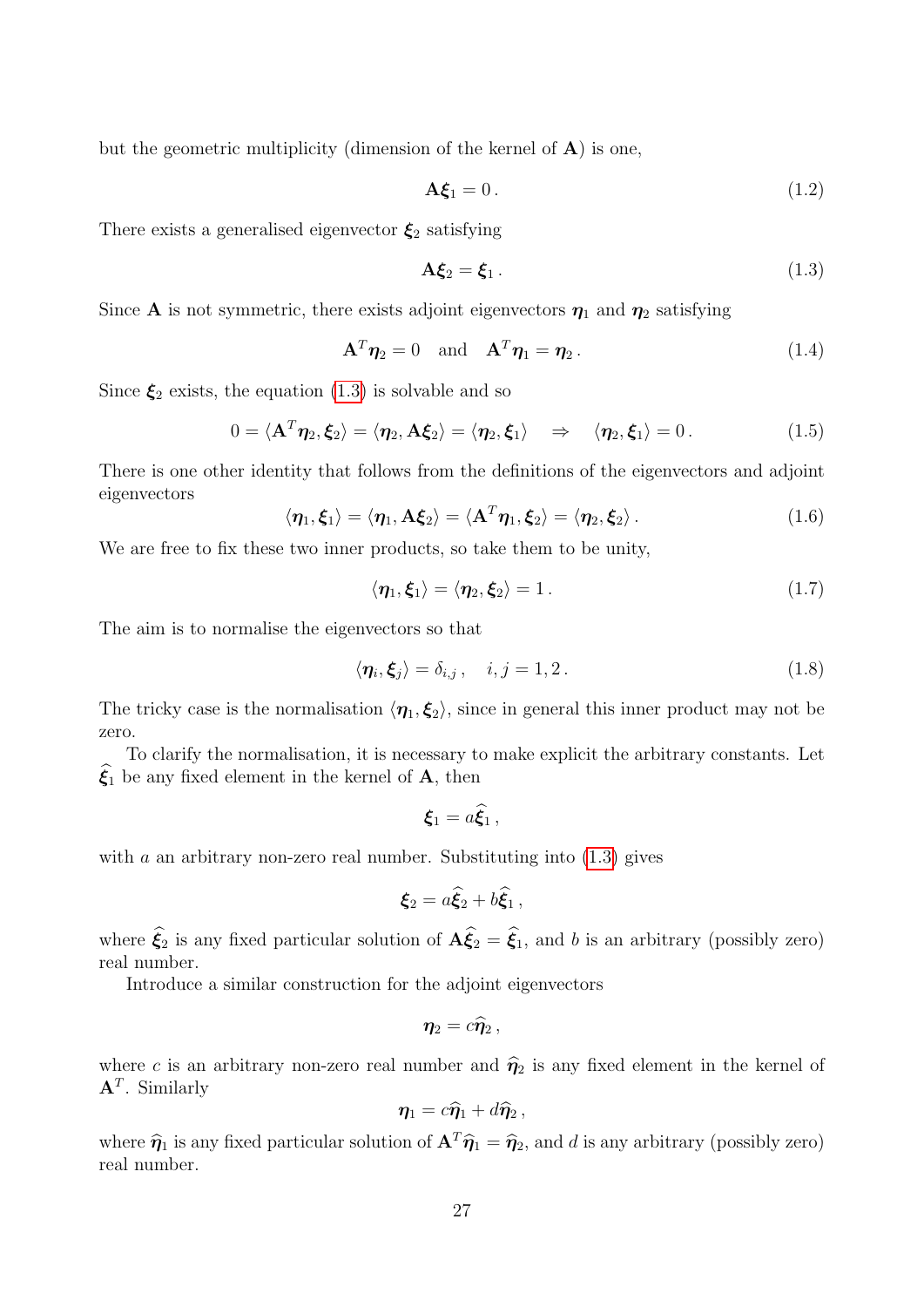At this point there are four free parameters in the construction of the eigenvectors and adjoint eigenvectors. However, two of the parameters can be fixed by the normalisation. Imposing [\(1.7\)](#page-26-2) gives

$$
1 = \langle \eta_1, \xi_1 \rangle = ac \langle \hat{\eta}_1, \hat{\xi}_1 \rangle
$$
  

$$
1 = \langle \eta_2, \xi_2 \rangle = ac \langle \hat{\eta}_2, \hat{\xi}_2 \rangle.
$$

These two equations give only one condition due to the equivalence [\(1.6\)](#page-26-3). The condition  $\langle \hat{\eta}_2, \hat{\xi}_1 \rangle = 0$  is satisfied independent of the choice of parameters, since

$$
0 = \langle \eta_2, \xi_1 \rangle = ac \langle \widehat{\eta}_2, \widehat{\xi}_1 \rangle ,
$$

and  $ac \neq 0$ . The final normalisation is

$$
0 = \langle \eta_1, \xi_2 \rangle
$$
  
\n
$$
= \langle c\hat{\eta}_1 + d\hat{\eta}_2, a\hat{\xi}_2 + b\hat{\xi}_1 \rangle
$$
  
\n
$$
= ac\langle \hat{\eta}_1, \hat{\xi}_2 \rangle + bc\langle \hat{\eta}_1, \hat{\xi}_1 \rangle + da\langle \hat{\eta}_2, \hat{\xi}_2 \rangle
$$
  
\n
$$
= ac\langle \hat{\eta}_1, \hat{\xi}_2 \rangle + \frac{b}{a} + \frac{d}{c}
$$

Hence, given  $\langle \hat{\eta}_1, \hat{\xi}_2 \rangle$ , choose b, d so that

$$
bc + ad = -(ac)^2 \langle \hat{\eta}_1, \hat{\xi}_2 \rangle.
$$

To summarise, once the four vectors  $\hat{\xi}_1, \hat{\xi}_2, \hat{\eta}_1, \hat{\eta}_2$  are fixed, the four free parameters  $a, b, c, d$ are required to satisfy

<span id="page-27-5"></span>
$$
ac = \langle \hat{\eta}_1, \hat{\xi}_1 \rangle^{-1} \quad \text{and} \quad bc + ad = -(ac)^2 \langle \hat{\eta}_1, \hat{\xi}_2 \rangle, \tag{1.9}
$$

resulting in the normalisation [\(1.8\)](#page-26-0).

## References

- <span id="page-27-0"></span>[1] L. Armi. The hydraulics of two flowing layers with different densities, J. Fluid Mech. 163 27–58 (1986).
- <span id="page-27-2"></span>[2] P.G. Baines. A general method for determining upstream effects in stratified flow of finite depth over long two-dimensional obstacles, J. Fluid Mech. 188 1–22 (1988).
- <span id="page-27-3"></span>[3] P.G. BAINES. *Topographic Effects in Stratified Flows*, Cambridge University Press: Cambride (1998).
- <span id="page-27-1"></span>[4] R. BARROS & W. CHOI. On the hyperbolicity of two-layer flows, In Frontiers of Applied and Computational Mathematics, pages 95–103, World Scientific: Hackensack (2008).
- <span id="page-27-4"></span>[5] R. Barros, S.L. Gavrilyuk, & V.M. Teshukov. Dispersive nonlinear waves in two-layer flows with a free surface. I. Model derivation and general properties, Stud. Appl. Math. 119 191–211 (2007).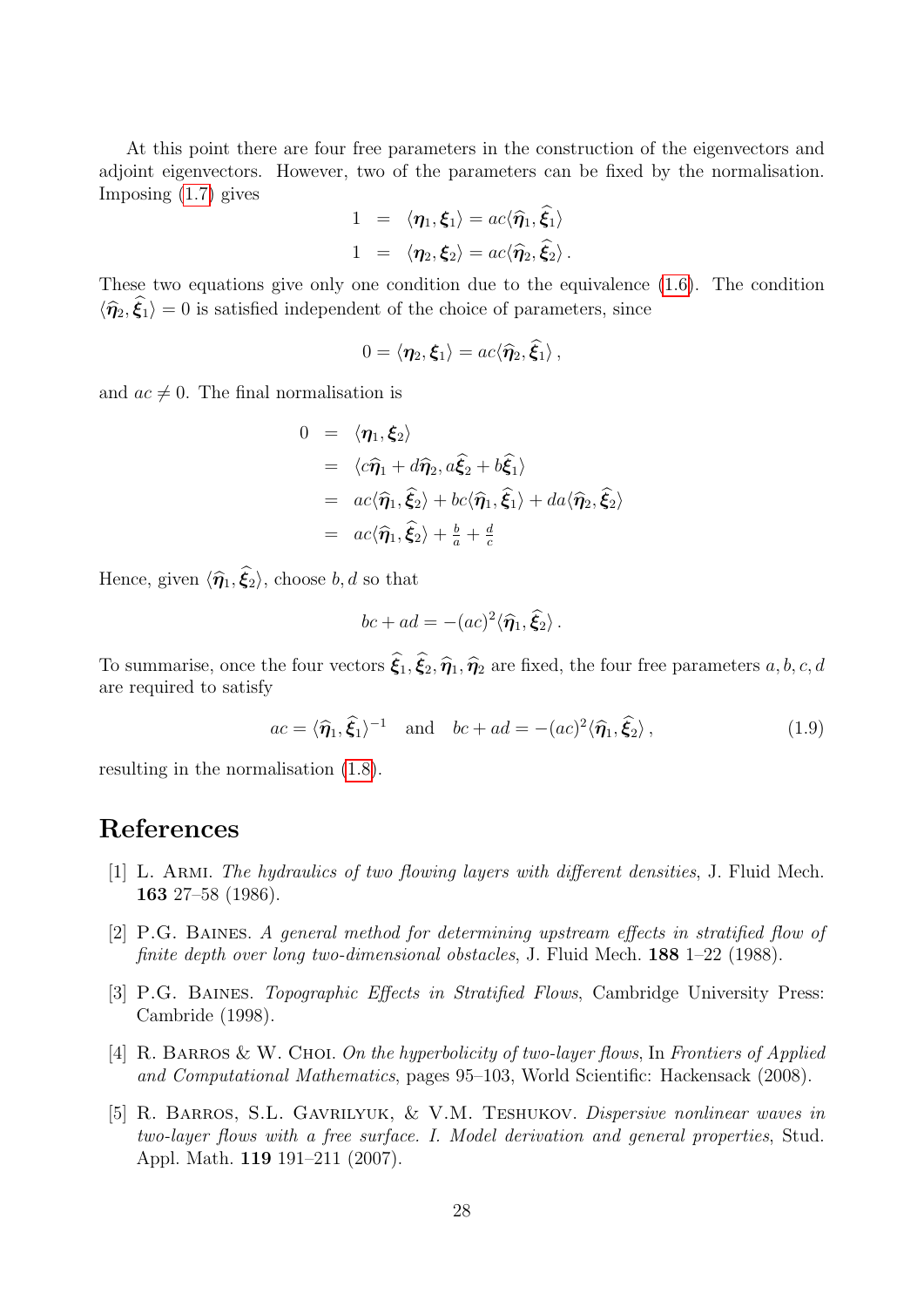- <span id="page-28-11"></span>[6] G.S. Benton. The occurence of critical flow and hydraulic jumps in a multi-layered fluid system, J. Meteor. 11 139–150 (1954).
- <span id="page-28-13"></span>[7] L.V. BOGDANOV & V.E. ZAKHAROV. The Boussinesq equation revisited, Physica D 165 137–162 (2002).
- <span id="page-28-14"></span>[8] J.L. BONA & R.L. SACHS. Global existence of smooth solutions and stability of solitary waves for a generalized Boussinesg equation, Comm. Math. Phys. 118 15–29 (1988).
- <span id="page-28-7"></span>[9] J.V. Boussinesq. Th´eorie des ondes et des remous qui se propagent le long dun canal rectangulaire horizontal, en communiquant au liquide contene dans ce canal des vitesses sensiblement pareilles de la surface au fond, J. Math. Pure Appl. 17 55–108 (1872).
- <span id="page-28-12"></span>[10] T.J. BRIDGES & N.M. DONALDSON. Criticality manifolds and their role in the generation of solitary waves for two-layer flow with a free surface, Europ. J. Mech. B/Fluids 28 117–126 (2009).
- <span id="page-28-5"></span>[11] T.J. Bridges, J. Pennant, & S. Zelik. Degenerate hyperbolic conservation laws with dissipation: reduction to and validity of a class of Burgers-type equations, Arch. Rat. Mech. Anal. 214 671–716 (2014).
- <span id="page-28-6"></span>[12] J. CARR. Applications of Centre Manifold Theory, Appl. Math. Sci. 35, Springer-Verlag: New York (1982).
- <span id="page-28-9"></span>[13] W. Craig, P. Guyenne, & H. Kalisch. Hamiltonian long wave expansions for free surfaces and interfaces, Comm. Pure Appl. Math. 58 1587–1641 (2005).
- <span id="page-28-8"></span>[14] M.W. Dingemans. Wave propagation over Uneven Bottoms. Part 2: Nonlinear Wave Propagation, World Scientific: Singapore (1997).
- <span id="page-28-10"></span>[15] N.M. DONALDSON. Criticality theory and conformal mapping techniques for single and two-layer water-wave systems, PhD Thesis, University of Surrey (2006).
- <span id="page-28-1"></span>[16] J.A. Gear & R.H.J. Grimshaw. Weak and strong interaction between internal solitary waves, Stud. Appl. Math. 70 235–258 (1984).
- <span id="page-28-0"></span>[17] R. GRIMSHAW. Models for long-wave instability due to a resonance between two waves, in Trends in Application of Mathematics to Mechanics (ed. G. looss,O. Gues & A. Nouri, Monograph 106, Chapman and Hall/CRC Press, 183–192 (2000).
- <span id="page-28-4"></span>[18] R. Grimshaw. Coupled Korteweg-de Vries equations, in Without Bounds: A Scientific Canvas of Nonlinearity, edited by R.G. RUBIO ET AL., Springer-Verlag: Berlin, 317– 333 (2013).
- <span id="page-28-2"></span>[19] R. Grimshaw & G. Iooss. Solitary waves of a coupled Korteweg-de Vries system, Math. Comp. Sim. 62 31–40 (2003).
- <span id="page-28-3"></span>[20] R. Grimshaw & Y. Skyrnnikov. Long-wave instability in a three-layer stratified shear flow, Stud. Appl. Math. **108** 77–88 (2002).